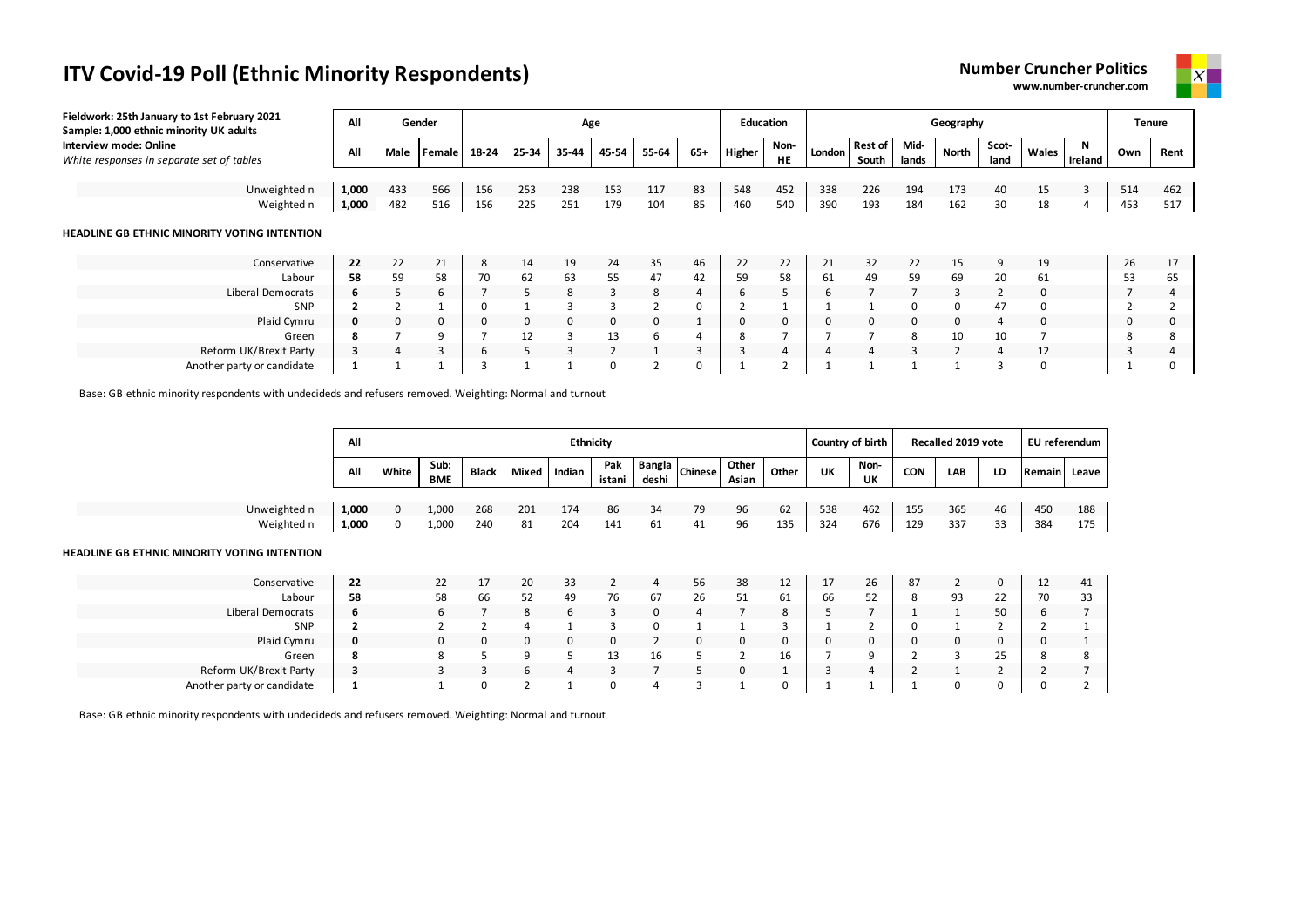



| Fieldwork: 25th January to 1st February 2021<br>Sample: 1,000 ethnic minority UK adults                                    | All   |      | Gender         |       |                | Age   |                |       |                | <b>Education</b> |            |                |                         |                | Geography      |                |                |              | <b>Tenure</b>  |      |
|----------------------------------------------------------------------------------------------------------------------------|-------|------|----------------|-------|----------------|-------|----------------|-------|----------------|------------------|------------|----------------|-------------------------|----------------|----------------|----------------|----------------|--------------|----------------|------|
| Interview mode: Online<br>White responses in separate set of tables                                                        | All   | Male | Female         | 18-24 | 25-34          | 35-44 | 45-54          | 55-64 | $65+$          | Higher           | Non-<br>HE | London         | <b>Rest of</b><br>South | Mid-<br>lands  | North          | Scot-<br>land  | Wales          | N<br>Ireland | Own            | Rent |
|                                                                                                                            |       |      |                |       |                |       |                |       |                |                  |            |                |                         |                |                |                |                |              |                |      |
| Unweighted n                                                                                                               | 1,000 | 433  | 566            | 156   | 253            | 238   | 153            | 117   | 83             | 548              | 452        | 338            | 226                     | 194            | 173            | 40             | 15             | 3            | 514            | 462  |
| Weighted n                                                                                                                 | 1,000 | 482  | 516            | 156   | 225            | 251   | 179            | 104   | 85             | 460              | 540        | 390            | 193                     | 184            | 162            | 30             | 18             | 4            | 453            | 517  |
| If a new general election to the UK Parliament were<br>held tomorrow, how likely or unlikely is it that you<br>would vote? |       |      |                |       |                |       |                |       |                |                  |            |                |                         |                |                |                |                |              |                |      |
| 0 - Very unlikely                                                                                                          | 10    | 9    | 10             | 16    |                | 9     | 9              | 12    | 5              | 8                | 11         | 11             | 6                       | 11             | 10             | 8              | $\mathbf 0$    | 34           | 8              | 10   |
|                                                                                                                            | Δ     |      |                | 8     | 6              | 3     | 5              | 0     | 0              |                  | 6          | $\overline{4}$ | $\overline{4}$          | $\overline{4}$ | 4              |                | 16             | 34           | 5              |      |
| 2                                                                                                                          | 3     | 5    | $\overline{2}$ | 6     | 4              | 3     | 4              |       |                | 3                | 4          | $\overline{4}$ |                         | 4              |                | 8              | 0              | 0            | 2              |      |
| 3                                                                                                                          |       |      |                |       | $\overline{7}$ |       | 0              |       | 0              |                  |            |                |                         |                |                | 0              | $\Omega$       | $\Omega$     |                |      |
| 4                                                                                                                          |       |      | 3              | 8     | 3              |       | $\overline{4}$ |       | 3              |                  | 6          | 5              |                         | $\overline{4}$ | $\overline{2}$ | 22             | 0              | $\mathbf 0$  | $\overline{2}$ |      |
| 5                                                                                                                          | 8     |      | 9              | ь     | 12             |       | 10             |       |                |                  | 8          |                | 10                      | 12             | 3              | 8              |                | $\Omega$     | 6              | 10   |
| 6                                                                                                                          | 5     | 6    | 5.             | 12    | 5              | 5     | $\overline{4}$ | 4     | 0              | 3                | 6          |                | 6                       | 3              |                | 3              | 0              | $\mathbf 0$  | 3              | ь    |
|                                                                                                                            |       |      |                |       | $\overline{7}$ |       | 4              |       | 3              | 6                |            |                |                         | 3              | 9              |                | 0              | 0            | 6              |      |
| 8                                                                                                                          | 9     | 10   | 8              | 13    | 6              | 10    | 8              | 15    | $\overline{7}$ | 11               | 8          | 7              | 13                      | 10             | 12             | $\overline{2}$ | $\overline{2}$ | 29           | 11             | 9    |
| 9                                                                                                                          | h     |      |                |       | 14             | 4     | 5              |       |                | 10               | 3          |                |                         | 6              | 8              | 13             | 31             | $\Omega$     | 6              | 8    |

10 - Very likely **42** 41 42 21 29 46 47 54 71 45 39 41 44 39 47 27 48 3 50 34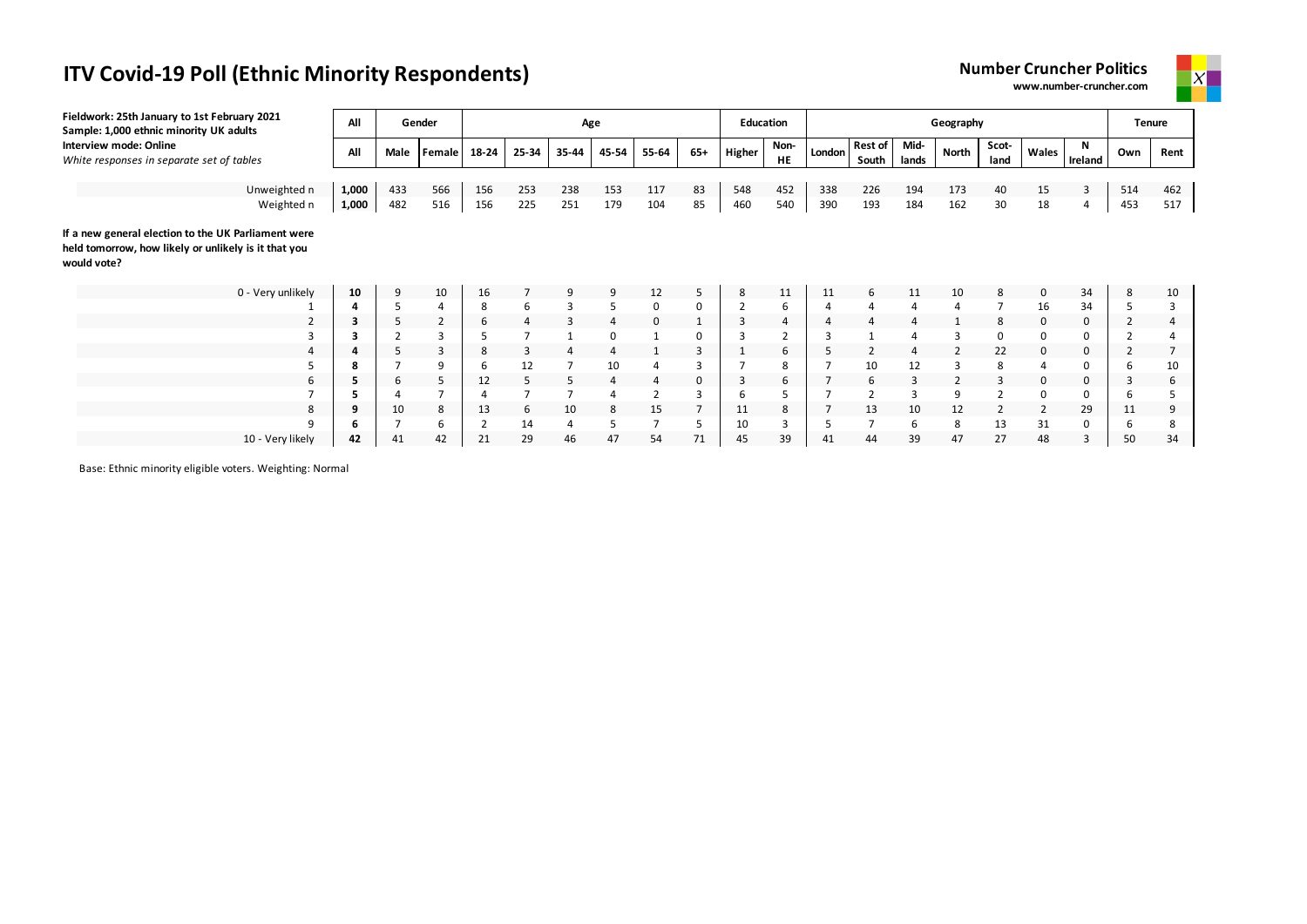



| Fieldwork: 25th January to 1st February 2021<br>Sample: 1,000 ethnic minority UK adults                                    | All   |       |                    |                |                | Ethnicity |                      |                        |                |                |                | Country of birth |                |                | Recalled 2019 vote  |                | EU referendum |     |
|----------------------------------------------------------------------------------------------------------------------------|-------|-------|--------------------|----------------|----------------|-----------|----------------------|------------------------|----------------|----------------|----------------|------------------|----------------|----------------|---------------------|----------------|---------------|-----|
| Interview mode: Online<br>White responses in separate set of tables                                                        | All   | White | Sub:<br><b>BME</b> | Black          | Mixed          | Indian    | Pak<br>istani        | <b>Bangla</b><br>deshi | <b>Chinese</b> | Other<br>Asian | Other          | UK               | Non-<br>UK     | <b>CON</b>     | LAB                 | LD             | Remain Leave  |     |
| Unweighted n                                                                                                               | 1,000 | 0     | 1,000              | 268            | 201            | 174       | 86                   | 34                     | 79             | 96             | 62             | 538              | 462            | 155            | 365                 | 46             | 450           | 188 |
| Weighted n                                                                                                                 | 1,000 | 0     | 1,000              | 240            | 81             | 204       | 141                  | 61                     | 41             | 96             | 135            | 324              | 676            | 129            | 337                 | 33             | 384           | 175 |
| If a new general election to the UK Parliament were<br>held tomorrow, how likely or unlikely is it that you<br>would vote? |       |       |                    |                |                |           |                      |                        |                |                |                |                  |                |                |                     |                |               |     |
| 0 - Very unlikely                                                                                                          | 10    |       | 10                 | 10             |                | 8         | 10                   | 5                      | 16             | 10             | 13             | $\overline{7}$   | 11             | 2              | 5                   | 5              | 6             |     |
|                                                                                                                            |       |       | 4                  | 2              | $\overline{2}$ | 6         | 6                    | 18                     | 0              | $\mathbf{1}$   |                | 4                | 5              | 0              | $\overline{2}$      | 0              |               | b   |
|                                                                                                                            |       |       | 3                  | $\overline{2}$ |                | 4         | $\overline{2}$       | 5                      |                | 8              | $\overline{2}$ | 3                | 4              | 3              |                     | $\overline{2}$ | 2             |     |
| 3                                                                                                                          |       |       | 3                  | 3              | 3              |           | 3                    | 0                      |                | 10             | 2              | 4                | $\overline{2}$ | 0              | 0                   |                |               |     |
| 4                                                                                                                          |       |       | 4                  | 3              |                | 3         | 5                    | 15                     | 8              | 4              | 3              | 6                | 3              |                | 4                   | 5              | 3             | 6   |
| 5<br>6                                                                                                                     | ŏ     |       | 8<br>5             | 8<br>6         | 8<br>4         | 7<br>4    | 10<br>$\overline{4}$ | 11<br>9                | 3              | 3<br>8         | 9<br>5         | 10<br>5          | 5              | $\overline{2}$ | 6<br>$\overline{2}$ | 11<br>5        | 4             | b   |
|                                                                                                                            |       |       | 5                  | 4              | 9              | 6         | 11                   | 2                      |                |                | 2              | 5                |                |                | 3                   |                |               |     |
| 8                                                                                                                          |       |       | 9                  | 6              | 8              | 9         | 5                    | 9                      | $\overline{a}$ | 13             | 25             | 9                | 10             | 9              | 11                  | 8              | 10            |     |
| q                                                                                                                          | 6     |       | 6                  | 5              | 5              | 12        | 8                    | 0                      | 5              | 5              | 4              | 9                |                | 8              | 9                   | $\overline{2}$ | 9             |     |
| 10 - Very likely                                                                                                           | 42    |       | 42                 | 52             | 51             | 41        | 38                   | 25                     | 41             | 37             | 34             | 38               | 44             | 64             | 56                  | 60             | 50            | 49  |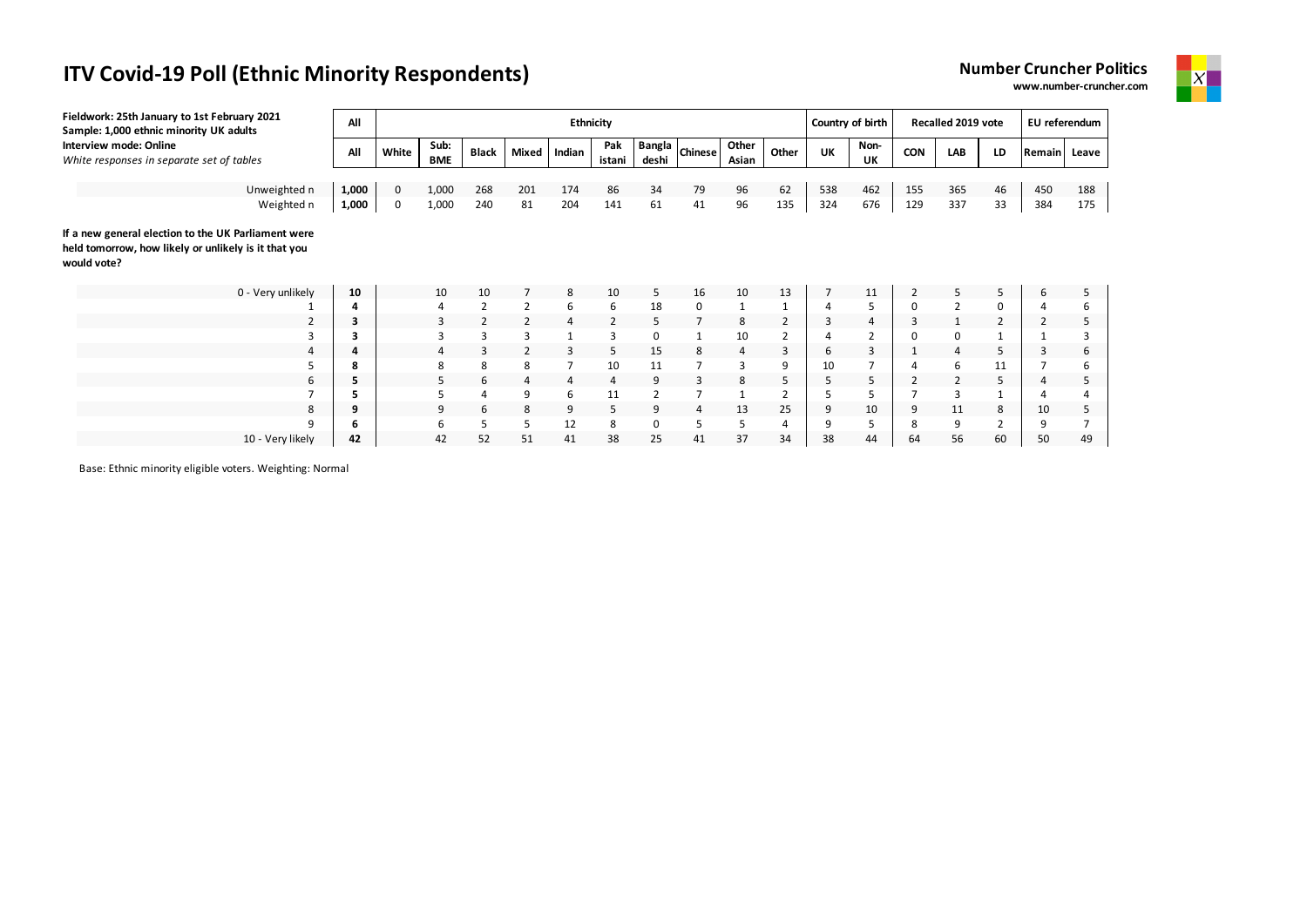**Number Cruncher Politics www.number-cruncher.com**



| Fieldwork: 25th January to 1st February 2021<br>Sample: 1,000 ethnic minority UK adults | All   |             | Gender   |       |       | Age         |                |                |          | <b>Education</b> |            |        |                         |               | Geography      |               |                |              |                | <b>Tenure</b> |
|-----------------------------------------------------------------------------------------|-------|-------------|----------|-------|-------|-------------|----------------|----------------|----------|------------------|------------|--------|-------------------------|---------------|----------------|---------------|----------------|--------------|----------------|---------------|
| Interview mode: Online<br>White responses in separate set of tables                     | All   | Male        | Female   | 18-24 | 25-34 | 35-44       | 45-54          | 55-64          | $65+$    | Higher           | Non-<br>HE | London | <b>Rest of</b><br>South | Mid-<br>lands | <b>North</b>   | Scot-<br>land | Wales          | N<br>Ireland | Own            | Rent          |
|                                                                                         |       |             |          |       |       |             |                |                |          |                  |            |        |                         |               |                |               |                |              |                |               |
| Unweighted n                                                                            | 1,000 | 433         | 566      | 156   | 253   | 238         | 153            | 117            | 83       | 548              | 452        | 338    | 226                     | 194           | 173            | 40            | 15             | 3            | 514            | 462           |
| Weighted n                                                                              | 1,000 | 482         | 516      | 156   | 225   | 251         | 179            | 104            | 85       | 460              | 540        | 390    | 193                     | 184           | 162            | 30            | 18             | 4            | 453            | 517           |
| If you did vote, which party do you think you would<br>vote for?                        |       |             |          |       |       |             |                |                |          |                  |            |        |                         |               |                |               |                |              |                |               |
| Conservative                                                                            | 15    | 17          | 14       | 8     | 8     | 14          | 16             | 26             | 33       | 17               | 14         | 14     | 22                      | 15            | 13             |               | $\overline{a}$ |              | 19             | 12            |
| Labour                                                                                  | 44    | 46          | 41       | 51    | 46    | 47          | 39             | 43             | 31       | 46               | 42         | 48     | 36                      | 37            | 53             | 23            | 35             |              | 42             | 46            |
| Liberal Democrats                                                                       | 5     | 5           | 5        | 5     | 6     | 5           | 2              | 6              | 4        | 6                | 4          | 5      | $\overline{7}$          | 5             | 3              | 4             | $\mathbf{0}$   |              | 6              | 3             |
| SNP                                                                                     |       | 2           |          | 0     |       | 3           | $\overline{2}$ |                | 0        |                  |            |        |                         | 0             | $\Omega$       | 33            |                |              |                |               |
| Plaid Cymru                                                                             | 0     | $\mathbf 0$ |          | 0     | 0     | $\mathbf 0$ | 0              | $\mathbf 0$    | 3        | 0                | 0          |        | 0                       | 0             | 0              | 9             | 0              |              | 0              |               |
| Green                                                                                   | 8     | 8           | q        | 8     | 13    | 3           | 13             |                | 3        |                  | 9          |        |                         | 10            | 9              | 13            |                |              | 9              | 8             |
| Reform UK/Brexit Party                                                                  | 4     | 6           | 3        | 8     | 6     |             | 4              |                | 3        |                  |            |        |                         | 5             |                | 5             | 21             |              | 4              |               |
| Another party or candidate                                                              |       |             | $\Omega$ |       |       |             | 0              |                | $\Omega$ | 0                |            |        |                         |               |                |               |                |              |                |               |
| Don't know                                                                              | 12    | 10          | 14       | 9     | 10    | 10          | 16             | $\overline{7}$ | 19       | 9                | 14         | 10     | 14                      | 16            | 11             | 0             | 6              |              | 11             | 11            |
| Would not vote                                                                          | з     |             |          | 3     | 3     | 3           | 3              | $\overline{2}$ | 3        |                  | 3          |        | 3                       | 5             | $\overline{2}$ |               | $\Omega$       |              | $\overline{2}$ |               |
| Prefer not to say                                                                       | 6     |             | q        | 8     |       | 11          |                |                |          |                  |            |        | 6                       |               |                |               | 30             |              |                |               |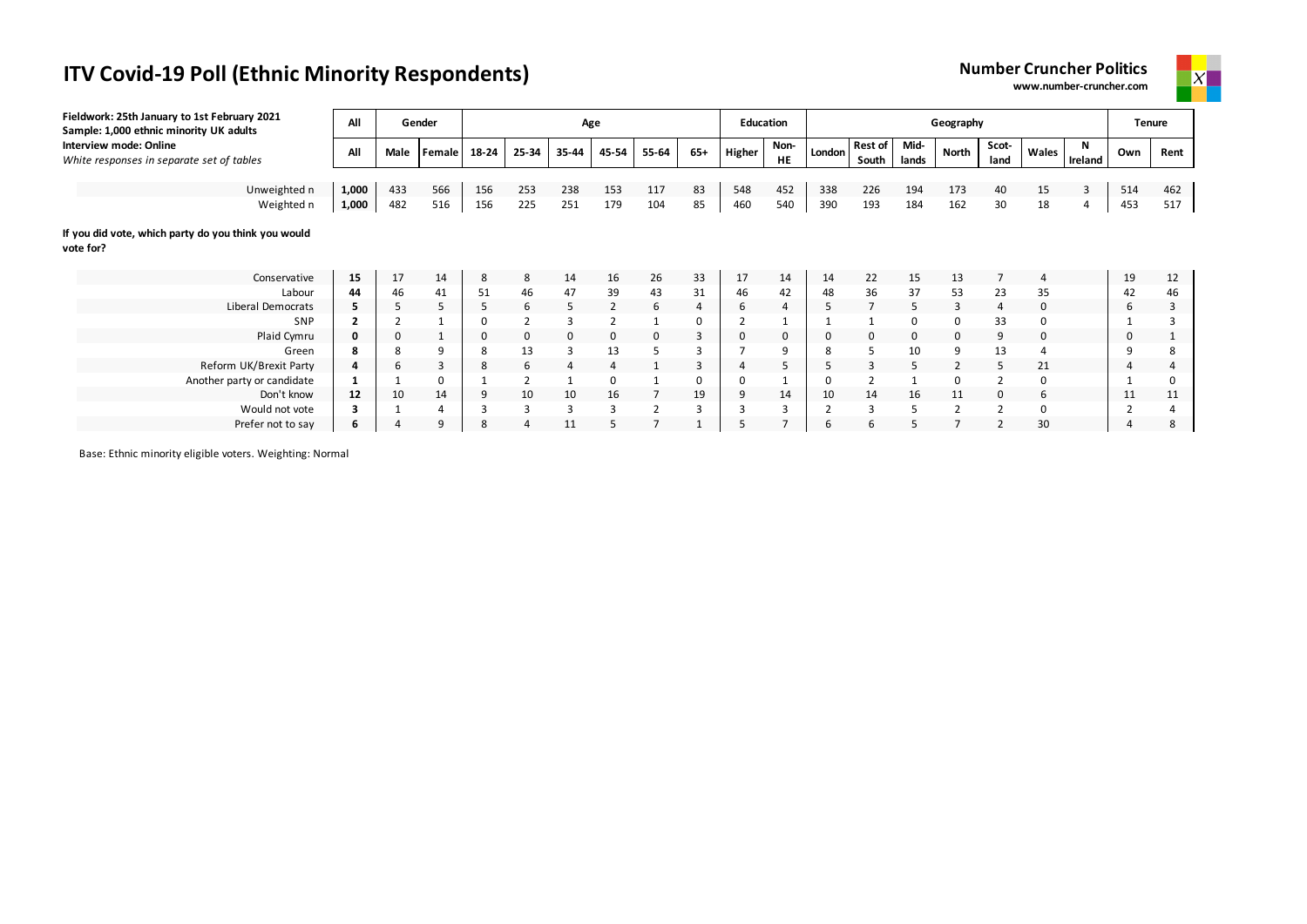| <b>Number Cruncher Politics</b> |  |
|---------------------------------|--|
| www.number-cruncher.com         |  |



| Fieldwork: 25th January to 1st February 2021<br>Sample: 1,000 ethnic minority UK adults | All            |       |                    |             |                | Ethnicity      |               |                        | Country of birth |                |       | Recalled 2019 vote |                | EU referendum  |                |    |              |     |
|-----------------------------------------------------------------------------------------|----------------|-------|--------------------|-------------|----------------|----------------|---------------|------------------------|------------------|----------------|-------|--------------------|----------------|----------------|----------------|----|--------------|-----|
| Interview mode: Online<br>White responses in separate set of tables                     | All            | White | Sub:<br><b>BME</b> | Black       | Mixed          | Indian         | Pak<br>istani | <b>Bangla</b><br>deshi | <b>Chinese</b>   | Other<br>Asian | Other | UK                 | Non-<br>UK     | <b>CON</b>     | LAB            | LD | Remain Leave |     |
| Unweighted n                                                                            | 1,000          | 0     | 1,000              | 268         | 201            | 174            | 86            | 34                     | 79               | 96             | 62    | 538                | 462            | 155            | 365            | 46 | 450          | 188 |
| Weighted n                                                                              | 1,000          | 0     | 1,000              | 240         | 81             | 204            | 141           | 61                     | 41               | 96             | 135   | 324                | 676            | 129            | 337            | 33 | 384          | 175 |
| If you did vote, which party do you think you would<br>vote for?                        |                |       |                    |             |                |                |               |                        |                  |                |       |                    |                |                |                |    |              |     |
| Conservative                                                                            | 15             |       | 15                 | 12          | 21             | 25             | 2             |                        | 36               | 31             | 5     | 13                 | 16             | 71             | $\overline{2}$ | 0  | 10           | 29  |
| Labour                                                                                  | 44             |       | 44                 | 47          | 38             | 38             | 54            | 48                     | 14               | 44             | 48    | 55                 | 38             | $\overline{7}$ | 82             | 16 | 58           | 28  |
| Liberal Democrats                                                                       | 5              |       | 5                  | 6           |                | 6              | 3             | 1                      | 5                | $\overline{4}$ | 3     | 5                  | 5              |                |                | 36 | 5            | 6   |
| SNP                                                                                     | $\overline{2}$ |       | $\mathcal{P}$      |             | $\overline{4}$ | $\mathbf{1}$   | 3             | 0                      |                  | 3              | 2     |                    | $\overline{2}$ | 0              | 0              | 2  |              |     |
| Plaid Cymru                                                                             | 0              |       | 0                  | $\mathbf 0$ | $\mathbf 0$    | 0              | 0             | 4                      | 0                | 0              | 0     | 0                  | 0              | $\mathbf 0$    | 0              | 0  | 0            |     |
| Green                                                                                   | 8              |       | 8                  | 5           | 5              | 6              | 20            | 13                     |                  | $\overline{2}$ | 10    | 6                  | 9              |                | 3              | 28 | 8            | 12  |
| Reform UK/Brexit Party                                                                  | 4              |       |                    | 4           | 5              | 5              | 3             | 16                     | 5                | 0              |       | 4                  | 5              |                |                |    | 4            | 10  |
| Another party or candidate                                                              |                |       |                    | 0           | 0              | 3              | 0             | 2                      |                  | 0              | 0     |                    |                |                | 0              | 0  | 0            |     |
| Don't know                                                                              | 12             |       | 12                 | 14          | 13             | 9              | 13            | $\overline{7}$         | 15               | 9              | 10    | 10                 | 12             | 15             | 9              | 7  | 11           |     |
| Would not vote                                                                          | з              |       | 3                  | 5           | 3              | $\overline{2}$ | 0             | 0                      | 11               |                | 5     | 3                  | 3              |                |                | 4  |              |     |
| Prefer not to say                                                                       | 6              |       | 6                  | 5           | Δ              | 6              | 1             |                        | 8                | 6              | 16    | 3                  | 8              | $\Omega$       |                | 6  | 2            |     |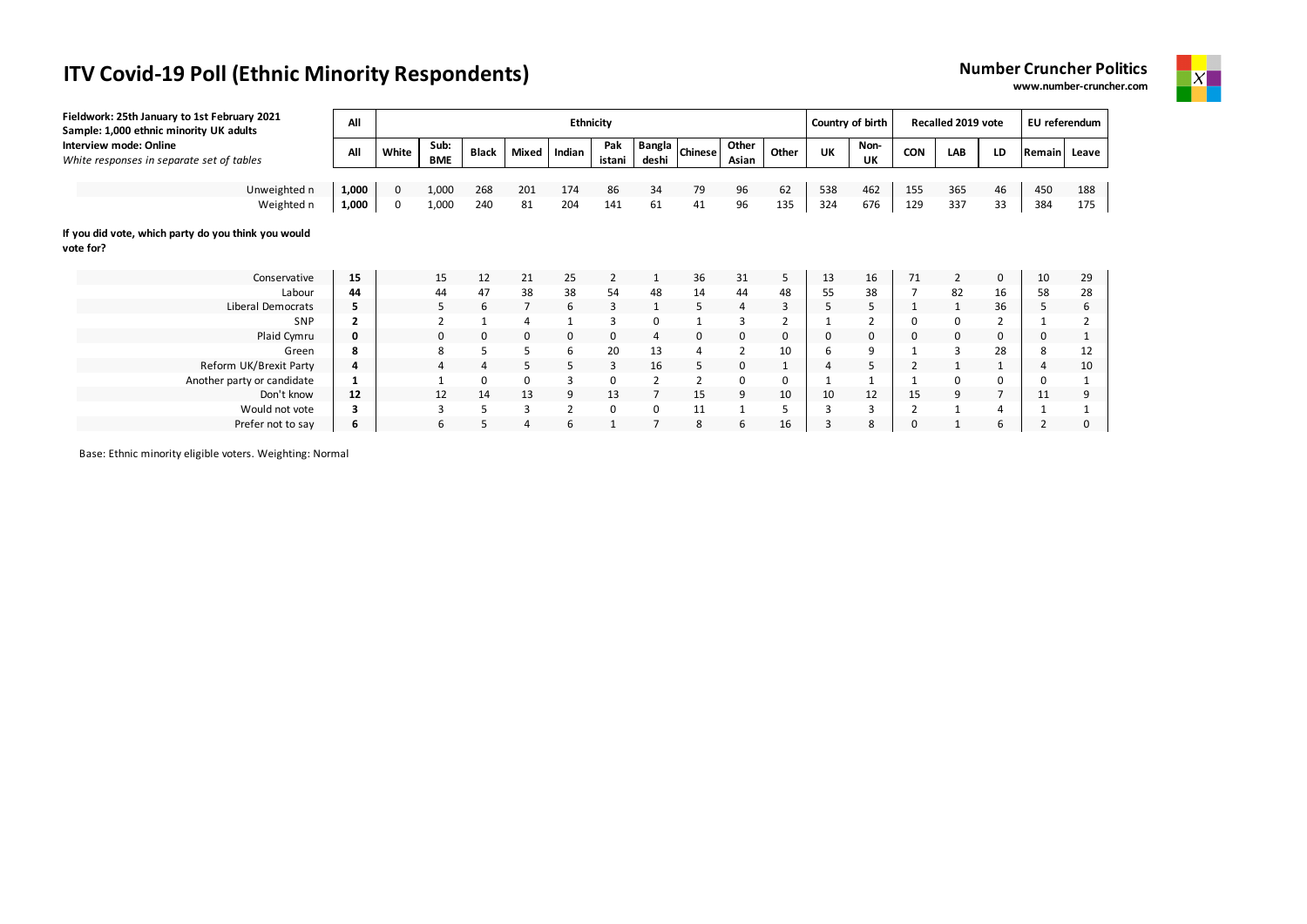| <b>Number Cruncher Politics</b> |  |
|---------------------------------|--|
| www.number-cruncher.com         |  |



| Fieldwork: 25th January to 1st February 2021<br>Sample: 1,000 ethnic minority UK adults | All   |      | Gender            |       |       | Age   |       |       |       | <b>Education</b> |                   |        |                         |               | Geography    |               |       |              |     | Tenure |
|-----------------------------------------------------------------------------------------|-------|------|-------------------|-------|-------|-------|-------|-------|-------|------------------|-------------------|--------|-------------------------|---------------|--------------|---------------|-------|--------------|-----|--------|
| Interview mode: Online<br>White responses in separate set of tables                     | All   | Male | <b>I</b> Female I | 18-24 | 25-34 | 35-44 | 45-54 | 55-64 | $65+$ | Higher           | Non-<br><b>HE</b> | London | <b>Rest of</b><br>South | Mid-<br>lands | <b>North</b> | Scot-<br>land | Wales | N<br>Ireland | Own | Rent   |
|                                                                                         |       |      |                   |       |       |       |       |       |       |                  |                   |        |                         |               |              |               |       |              |     |        |
| Unweighted n                                                                            | 1,000 | 433  | 566               | 156   | 253   | 238   | 153   | 117   | 83    | 548              | 452               | 338    | 226                     | 194           | 173          | 40            | 15    | 3            | 514 | 462    |
| Weighted n                                                                              | 1,000 | 482  | 516               | 156   | 225   | 251   | 179   | 104   | 85    | 460              | 540               | 390    | 193                     | 184           | 162          | 30            | 18    | 4            | 453 | 517    |
| Which of the following best describes how you feel<br>about a Covid-19 vaccine?         |       |      |                   |       |       |       |       |       |       |                  |                   |        |                         |               |              |               |       |              |     |        |
| I have already got a Covid-19 vaccine                                                   | 9     | 9    | 9                 |       | 8     | 9     | 6     | 5     | 28    | 10               |                   | 8      |                         | 10            | 14           | 5             | 8     | 0            | 12  | ь      |
| I will get a Covid-19 vaccine as soon as it                                             | 46    | 48   | 45                | 34    | 36    | 53    | 52    | 68    | 37    | 52               | 41                | 45     | 53                      | 44            | 45           | 48            | 32    | 28           | 55  | 41     |
| I will wait before getting a Covid-19 vaccine to                                        | 26    | 24   | 28                | 31    | 32    | 23    | 31    | 13    | 12    | 27               | 25                | 24     | 30                      | 22            | 24           | 41            | 60    | 26           | 21  | 33     |
| I will not get a Covid-19 vaccine                                                       | 9     | 10   |                   | 13    | 13    |       |       | q     | ь     | b                | 11                | 11     | 3                       | 11            | 10           | 0             | 0     | 25           |     | 10     |

Base: All ethnic minority respondents. Weighting: Normal

|                                                                                 | All   |       |             |              |       | <b>Ethnicity</b> |               |                        |                |                |       | Country of birth |            |            | Recalled 2019 vote |    | EU referendum |       |
|---------------------------------------------------------------------------------|-------|-------|-------------|--------------|-------|------------------|---------------|------------------------|----------------|----------------|-------|------------------|------------|------------|--------------------|----|---------------|-------|
|                                                                                 | All   | White | Sub:<br>BME | <b>Black</b> | Mixed | Indian           | Pak<br>istani | <b>Bangla</b><br>deshi | <b>Chinese</b> | Other<br>Asian | Other | UK               | Non-<br>UΚ | <b>CON</b> | LAB                | LD | Remain        | Leave |
|                                                                                 |       |       |             |              |       |                  |               |                        |                |                |       |                  |            |            |                    |    |               |       |
| Unweighted n                                                                    | 1,000 | 0     | 1,000       | 268          | 201   | 174              | 86            | 34                     | 79             | 96             | 62    | 538              | 462        | 155        | 365                | 46 | 450           | 188   |
| Weighted n                                                                      | 1,000 | 0     | 1,000       | 240          | 81    | 204              | 141           | 61                     | 41             | 96             | 135   | 324              | 676        | 129        | 337                | 33 | 384           | 175   |
| Which of the following best describes how you feel<br>about a Covid-19 vaccine? |       |       |             |              |       |                  |               |                        |                |                |       |                  |            |            |                    |    |               |       |
| I have already got a Covid-19 vaccine                                           | 9     |       | 9           | 12           | 8     | 12               |               | 9                      | 3              | 9              |       | 11               | 8          | 14         | 10                 | 6  | 10            | 6     |
| I will get a Covid-19 vaccine as soon as it                                     | 46    |       | 46          | 36           | 59    | 52               | 41            | 41                     | 52             | 50             | 52    | 40               | 49         | 61         | 49                 | 76 | 48            | 48    |
| I will wait before getting a Covid-19 vaccine to                                | 26    |       | 26          | 29           | 18    | 26               | 26            | 37                     | 32             | 26             | 18    | 26               | 26         | 18         | 23                 | 10 | 27            | 31    |
| I will not get a Covid-19 vaccine                                               | 9     |       | 9           | 11           | 10    | 4                | 18            | 4                      | 4              | 6              | ь     | 13               | ∍          |            | 10                 |    |               | 8     |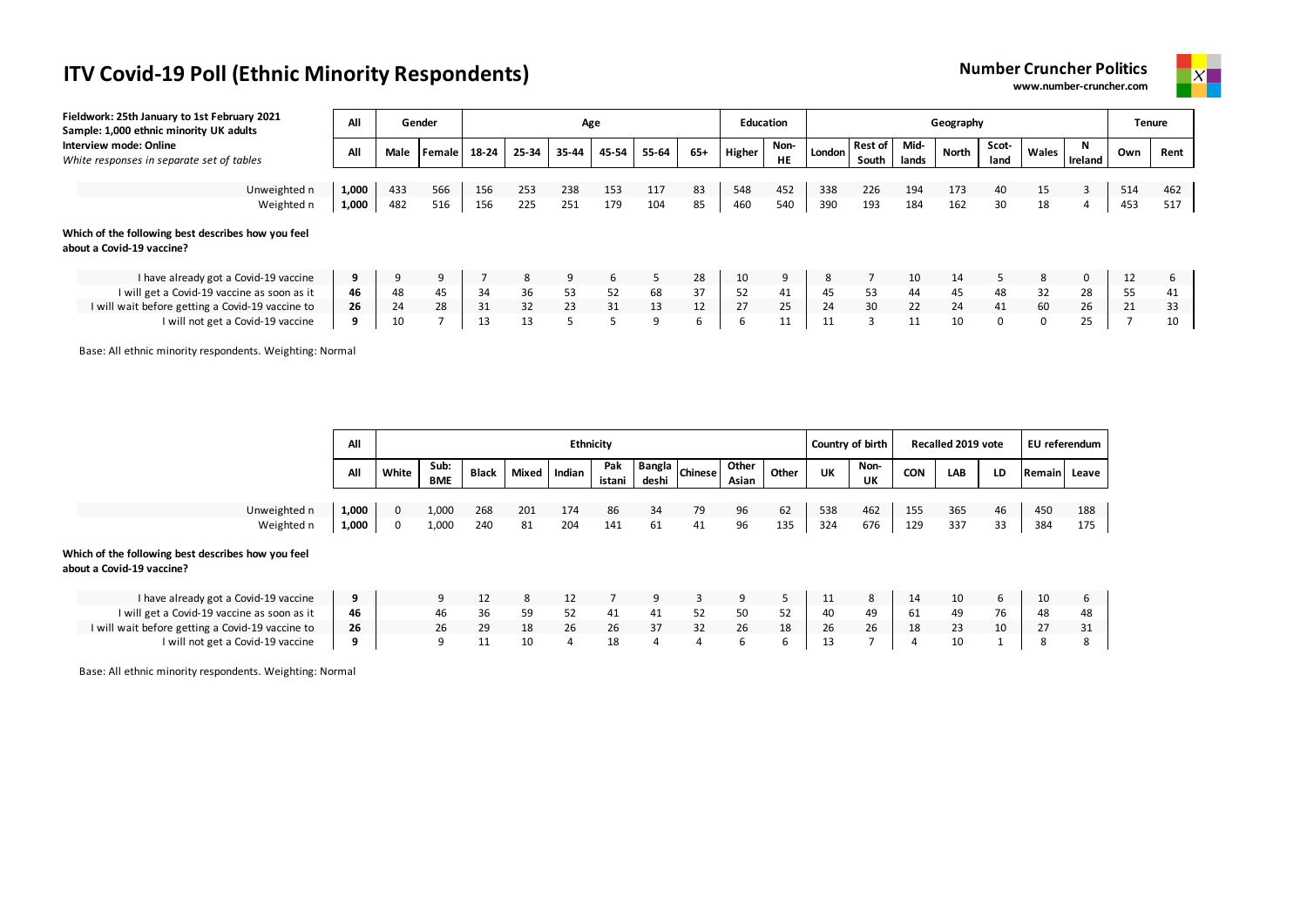



| Fieldwork: 25th January to 1st February 2021<br>Sample: 1,000 ethnic minority UK adults                                                                                                                        | All   |      | Gender        |       |       |                | Age   |       |       | <b>Education</b> |                   |        |                         |               | Geography |               |              |          |     | <b>Tenure</b> |
|----------------------------------------------------------------------------------------------------------------------------------------------------------------------------------------------------------------|-------|------|---------------|-------|-------|----------------|-------|-------|-------|------------------|-------------------|--------|-------------------------|---------------|-----------|---------------|--------------|----------|-----|---------------|
| Interview mode: Online<br>White responses in separate set of tables                                                                                                                                            | All   | Male | <b>Female</b> | 18-24 | 25-34 | 35-44          | 45-54 | 55-64 | $65+$ | <b>Higher</b>    | Non-<br><b>HE</b> | London | <b>Rest of</b><br>South | Mid-<br>lands | North     | Scot-<br>land | Wales        | Ireland  | Own | Rent          |
|                                                                                                                                                                                                                |       |      |               |       |       |                |       |       |       |                  |                   |        |                         |               |           |               |              |          |     |               |
| Unweighted n                                                                                                                                                                                                   | 1,000 | 433  | 566           | 156   | 253   | 238            | 153   | 117   | 83    | 548              | 452               | 338    | 226                     | 194           | 173       | 40            | 15           | 3        | 514 | 462           |
| Weighted n                                                                                                                                                                                                     | 1,000 | 482  | 516           | 156   | 225   | 251            | 179   | 104   | 85    | 460              | 540               | 390    | 193                     | 184           | 162       | 30            | 18           |          | 453 | 517           |
| How often, if at all, have you experienced the<br>following?<br>Read, watched or listened to sources online or<br>on social media that question the safety or<br>effectiveness of Covid-19 vaccines in general |       |      |               |       |       |                |       |       |       |                  |                   |        |                         |               |           |               |              |          |     |               |
| Experienced regularly                                                                                                                                                                                          | 36    | 35   | 36            | 29    | 35    | 36             | 42    | 42    | 30    | 37               | 34                | 35     | 40                      | 30            | 40        | 34            | 22           | 28       | 39  | 32            |
| Experienced occasionally                                                                                                                                                                                       | 43    | 43   | 43            | 48    | 44    | 49             | 40    | 36    | 34    | 50               | 38                | 47     | 41                      | 43            | 38        | 39            | 57           | 22       | 40  | 50            |
| Have not experienced                                                                                                                                                                                           | 16    | 17   | 15            | 14    | 18    | $\overline{7}$ | 15    | 21    | 34    | 11               | 21                | 14     | 18                      | 17            | 15        | 21            | 21           | 50       | 16  | 13            |
| Don't know                                                                                                                                                                                                     | 5     | 4    |               | 9     |       | 8              | 3     |       |       |                  |                   |        |                         | 10            |           | 6             | $\mathbf{0}$ | $\Omega$ |     |               |

Base: All ethnic minority respondents. Weighting: Normal

|              | All   |          |                    |              |       | <b>Ethnicity</b> |               |       |                       |                |       |     | Country of birth |            | Recalled 2019 vote |    | EU referendum |       |
|--------------|-------|----------|--------------------|--------------|-------|------------------|---------------|-------|-----------------------|----------------|-------|-----|------------------|------------|--------------------|----|---------------|-------|
|              | All   | White    | Sub:<br><b>BME</b> | <b>Black</b> | Mixed | Indian           | Pak<br>istani | deshi | <b>Bangla</b> Chinese | Other<br>Asian | Other | UK  | Non-<br>UK       | <b>CON</b> | LAB                | LD | Remain        | Leave |
| Unweighted n | 1,000 | 0        | 1,000              | 268          | 201   | 174              | 86            | 34    | 79                    | 96             | 62    | 538 | 462              | 155        | 365                | 46 | 450           | 188   |
| Weighted n   | 1,000 | $\Omega$ | 1,000              | 240          | 81    | 204              | 141           | 61    | 41                    | 96             | 135   | 324 | 676              | 129        | 337                | 33 | 384           | 175   |

**How often, if at all, have you experienced the** 

**following?**

**Read, watched or listened to sources online or on social media that question the safety or** 

**effectiveness of Covid-19 vaccines in general**

| Experienced regularly    | 36 | 32 | 25 | 38 | 38 |    | 47 | 39 | 39 | $\rightarrow$<br>ັ | 37 | 39 | $\sim$ $-$<br>35 | 45      |              | 36 |
|--------------------------|----|----|----|----|----|----|----|----|----|--------------------|----|----|------------------|---------|--------------|----|
| Experienced occasionally | 43 | 49 | 54 | 38 | 44 | 42 | رے | 44 | 42 | 48                 | 41 | 40 | 43               | 44      | $\mathbf{A}$ | 43 |
| Have not experienced     | 16 |    |    | 20 |    |    | 22 | ∸  | ∸  | 14                 | 17 | 20 | $\sim$<br>ZU.    | <b></b> |              |    |
| Don't know               |    |    |    |    |    |    |    |    |    |                    |    |    |                  |         |              |    |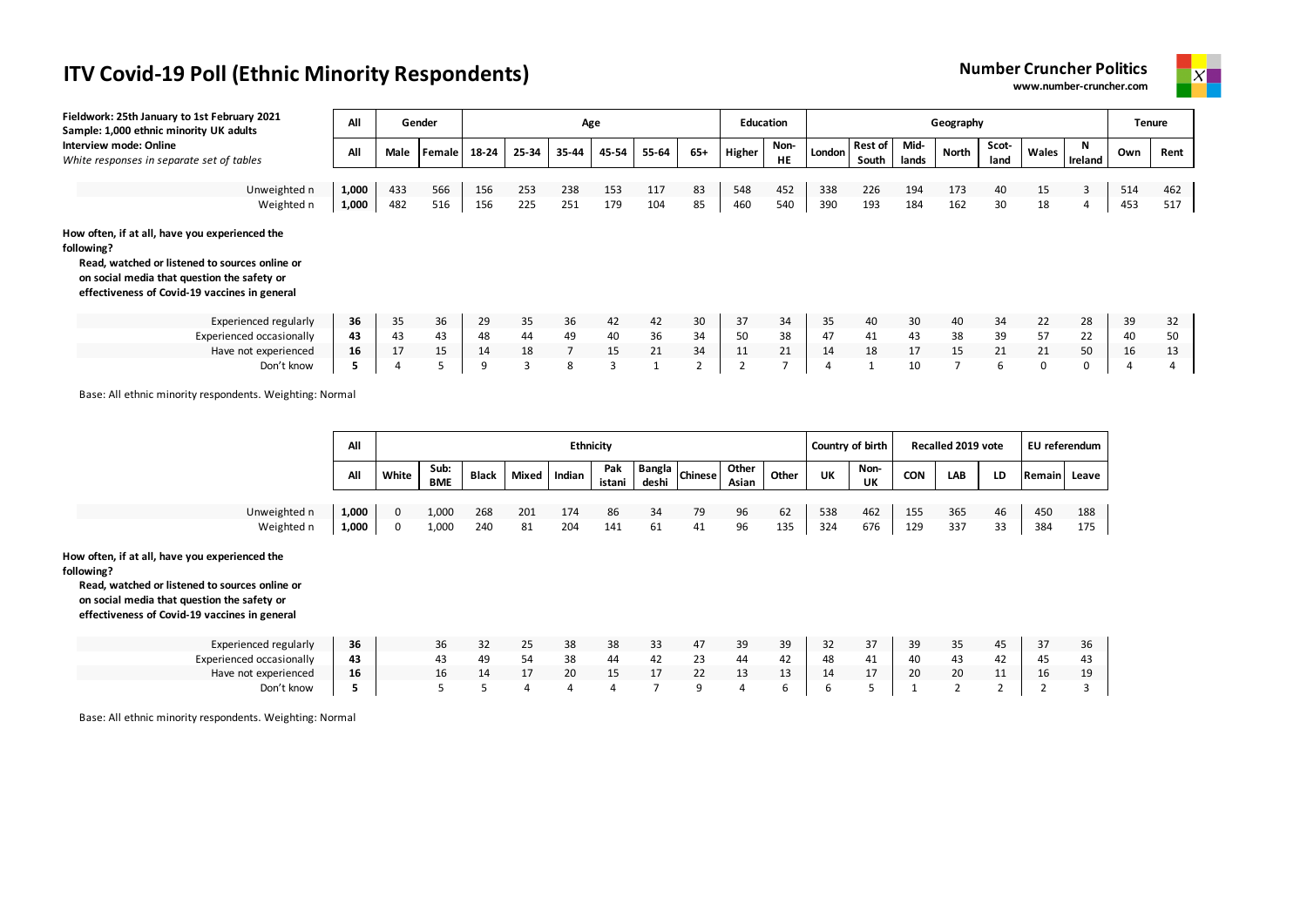



| Fieldwork: 25th January to 1st February 2021<br>Sample: 1,000 ethnic minority UK adults                                                                                                                                                         | All            |                | Gender             |            |                | Age              |                |                 |                | <b>Education</b> |            |                  |                         |               | Geography          |               |               |                     | <b>Tenure</b>  |                |
|-------------------------------------------------------------------------------------------------------------------------------------------------------------------------------------------------------------------------------------------------|----------------|----------------|--------------------|------------|----------------|------------------|----------------|-----------------|----------------|------------------|------------|------------------|-------------------------|---------------|--------------------|---------------|---------------|---------------------|----------------|----------------|
| Interview mode: Online<br>White responses in separate set of tables                                                                                                                                                                             | All            | Male           | Female             | 18-24      | 25-34          | 35-44            | 45-54          | 55-64           | $65+$          | Higher           | Non-<br>HE | London           | <b>Rest of</b><br>South | Mid-<br>lands | <b>North</b>       | Scot-<br>land | Wales         | Ν<br>Ireland        | Own            | Rent           |
| Unweighted n<br>Weighted n                                                                                                                                                                                                                      | 1,000<br>1,000 | 433<br>482     | 566<br>516         | 156<br>156 | 253<br>225     | 238<br>251       | 153<br>179     | 117<br>104      | 83<br>85       | 548<br>460       | 452<br>540 | 338<br>390       | 226<br>193              | 194<br>184    | 173<br>162         | 40<br>30      | 15<br>18      | 3<br>$\overline{a}$ | 514<br>453     | 462<br>517     |
| How often, if at all, have you experienced the<br>following?<br>Read, watched or listened to sources online or<br>on social media that question the safety or<br>effectiveness of Covid-19 vaccines for ethnic<br>minority people in particular |                |                |                    |            |                |                  |                |                 |                |                  |            |                  |                         |               |                    |               |               |                     |                |                |
| <b>Experienced regularly</b>                                                                                                                                                                                                                    | 28             | 23             | 32                 | 21         | 24             | 30               | 38             | 28              | 19             | 29               | 26         | 28               | 29                      | 26            | 27                 | 21            | 45            | 0                   | 31             | 26             |
| Experienced occasionally                                                                                                                                                                                                                        | 39             | 45             | 33                 | 49         | 41             | 38               | 31             | 42              | 28             | 42               | 36         | 41               | 34                      | 42            | 37                 | 34            | 29            | 50                  | 38             | 41             |
| Have not experienced                                                                                                                                                                                                                            | 28             | 27             | 28                 | 20         | 31             | 24               | 27             | 27              | 48             | 26               | 29         | 24               | 36                      | 23            | 29                 | 34            | 26            | 50                  | 27             | 26             |
| Don't know                                                                                                                                                                                                                                      | 6              | $\overline{4}$ | $\overline{7}$     | 11         | $\overline{4}$ | 8                | $\overline{3}$ | $\overline{3}$  | 5              | 3                | 8          | $\overline{7}$   | $\mathbf{1}$            | 9             | $\overline{7}$     | 11            | $\mathbf 0$   | $\mathbf 0$         | $\overline{3}$ | $\overline{7}$ |
| Base: All ethnic minority respondents. Weighting: Normal                                                                                                                                                                                        |                |                |                    |            |                |                  |                |                 |                |                  |            |                  |                         |               |                    |               |               |                     |                |                |
|                                                                                                                                                                                                                                                 | All            |                |                    |            |                | <b>Ethnicity</b> |                |                 |                |                  |            | Country of birth |                         |               | Recalled 2019 vote |               | EU referendum |                     |                |                |
|                                                                                                                                                                                                                                                 | All            | White          | Sub:<br><b>BME</b> | Black      | Mixed          | Indian           | Pak<br>istani  | Bangla<br>deshi | <b>Chinese</b> | Other<br>Asian   | Other      | UK               | Non-<br>UK              | <b>CON</b>    | LAB                | LD            | Remain        | Leave               |                |                |
| Unweighted n                                                                                                                                                                                                                                    | 1,000          | 0              | 1,000              | 268        | 201            | 174              | 86             | 34              | 79             | 96               | 62         | 538              | 462                     | 155           | 365                | 46            | 450           | 188                 |                |                |
| Weighted n                                                                                                                                                                                                                                      | 1,000          | 0              | 1,000              | 240        | 81             | 204              | 141            | 61              | 41             | 96               | 135        | 324              | 676                     | 129           | 337                | 33            | 384           | 175                 |                |                |
| How often, if at all, have you experienced the<br>following?<br>Read, watched or listened to sources online or<br>on social media that question the safety or<br>effectiveness of Covid-19 vaccines for ethnic                                  |                |                |                    |            |                |                  |                |                 |                |                  |            |                  |                         |               |                    |               |               |                     |                |                |

**minority people in particular**

| <b>Experienced regularly</b> | 28 | 28 | <u>. на с</u> |            | 23                   | 25 | 30 | 27 | 28 | 28 | $\mathcal{L}$<br>$\epsilon$ | 32        | 29 | $\sim$ $-$ | 31 | 29      |
|------------------------------|----|----|---------------|------------|----------------------|----|----|----|----|----|-----------------------------|-----------|----|------------|----|---------|
| Experienced occasionally     | 39 | 39 | 38            | 37         | 39                   | 50 | 32 | 43 | 35 | 42 | 37                          | 30        | 39 |            | 41 |         |
| Have not experienced         | 28 | 28 | 40            | $\sim$ $-$ | $\sim$ $-$<br>$\sim$ | .  | 30 | 25 | 31 | 25 | 29                          | - -<br>رر | 28 | 10.<br>ᅩ   | 25 | 25<br>ັ |
| Don't know                   |    |    |               |            |                      | 14 |    |    |    |    |                             |           |    |            |    |         |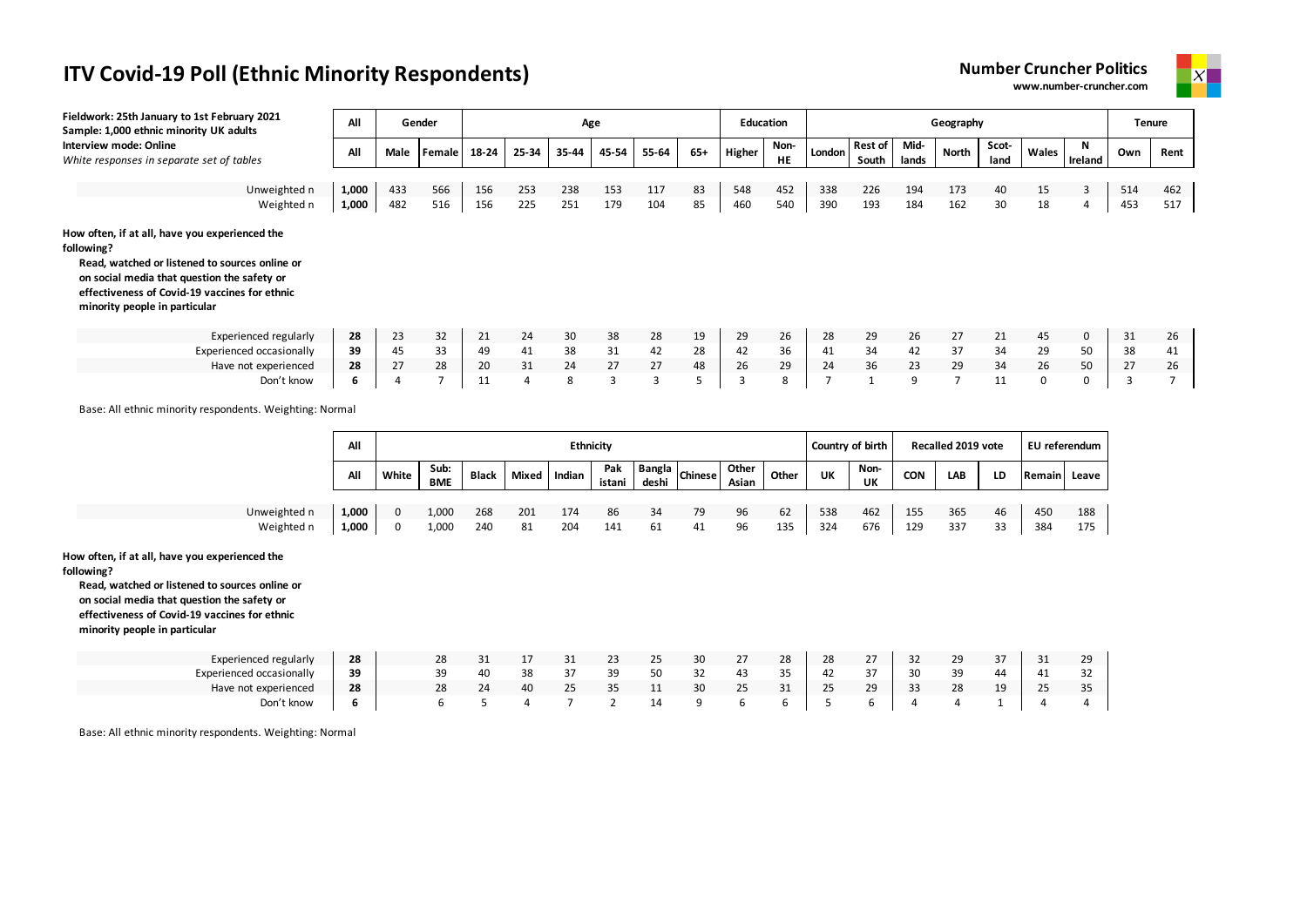



| Fieldwork: 25th January to 1st February 2021<br>Sample: 1,000 ethnic minority UK adults                                                                                            | All   |      | Gender |       |       |       | Age            |       |     |        | <b>Education</b>  |        |                         |               | Geography |               |              |             |     | <b>Tenure</b> |
|------------------------------------------------------------------------------------------------------------------------------------------------------------------------------------|-------|------|--------|-------|-------|-------|----------------|-------|-----|--------|-------------------|--------|-------------------------|---------------|-----------|---------------|--------------|-------------|-----|---------------|
| Interview mode: Online<br>White responses in separate set of tables                                                                                                                | All   | Male | Female | 18-24 | 25-34 | 35-44 | 45-54          | 55-64 | 65+ | Higher | Non-<br><b>HE</b> | London | <b>Rest of</b><br>South | Mid-<br>lands | North     | Scot-<br>land | Wales        | Ireland     | Own | Rent          |
|                                                                                                                                                                                    |       |      |        |       |       |       |                |       |     |        |                   |        |                         |               |           |               |              |             |     |               |
| Unweighted n                                                                                                                                                                       | 1,000 | 433  | 566    | 156   | 253   | 238   | 153            | 117   | 83  | 548    | 452               | 338    | 226                     | 194           | 173       | 40            | 15           | 3           | 514 | 462           |
| Weighted n                                                                                                                                                                         | 1,000 | 482  | 516    | 156   | 225   | 251   | 179            | 104   | 85  | 460    | 540               | 390    | 193                     | 184           | 162       | 30            | 18           |             | 453 | 517           |
| How often, if at all, have you experienced the<br>following?<br>Read, watched or listened to official sources<br>talking about the safety or effectiveness of<br>Covid-19 vaccines |       |      |        |       |       |       |                |       |     |        |                   |        |                         |               |           |               |              |             |     |               |
| <b>Experienced regularly</b>                                                                                                                                                       | 39    | 35   | 42     | 26    | 34    | 43    | 44             | 37    | 54  | 42     | 36                | 37     | 44                      | 35            | 42        | 29            | 66           | $\mathbf 0$ | 45  | 35            |
| <b>Experienced occasionally</b>                                                                                                                                                    | 42    | 42   | 41     | 41    | 39    | 41    | 44             | 54    | 31  | 44     | 40                | 43     | 41                      | 45            | 36        | 48            | 34           | 73          | 42  | 44            |
| Have not experienced                                                                                                                                                               | 14    | 17   | 11     | 22    | 21    | 11    | 9              | 6     | 10  | 11     | 17                | 15     | 14                      | 12            | 14        | 17            | $\mathbf{0}$ | 27          | 10  | 15            |
| Don't know                                                                                                                                                                         |       |      |        | 10    |       | 5     | $\overline{2}$ |       | 4   |        |                   |        |                         | 9             | 8         | 6             | 0            | $\Omega$    |     |               |

Base: All ethnic minority respondents. Weighting: Normal

|              | All   |       |                    |              |       |        | Ethnicity     |       |               |                |       |     | Country of birth |            | Recalled 2019 vote |    | EU referendum |       |
|--------------|-------|-------|--------------------|--------------|-------|--------|---------------|-------|---------------|----------------|-------|-----|------------------|------------|--------------------|----|---------------|-------|
|              | All   | White | Sub:<br><b>BME</b> | <b>Black</b> | Mixed | Indian | Pak<br>istani | deshi | angla chinese | Other<br>Asian | Other | UK  | Non-<br>UK       | <b>CON</b> | LAB                | LD | Remain        | Leave |
| Unweighted n | 1,000 |       | 1,000              | 268          | 201   | 174    | 86            | 34    | 79            | 96             | 62    | 538 | 462              | 155        | 365                | 46 | 450           | 188   |
| Weighted n   | 1,000 | 0     | 1,000              | 240          | 81    | 204    | 141           | 61    | -41           | 96             | 135   | 324 | 676              | 129        | 337                | 33 | 384           | 175   |

**How often, if at all, have you experienced the** 

**following?**

**Read, watched or listened to official sources talking about the safety or effectiveness of** 

**Covid-19 vaccines**

| Experienced regularly    | 39 | 43 | 36 |    | 24 | 28 | 49           | 4, | 36 | -34    | 41 | <u>J + </u> |        | ັ  | 43 |    |
|--------------------------|----|----|----|----|----|----|--------------|----|----|--------|----|-------------|--------|----|----|----|
| Experienced occasionally | 42 | 40 | 43 |    |    |    | $\sim$<br>38 | 32 | 46 |        | 41 | 38          |        | σZ | 40 |    |
| Have not experienced     | 14 |    | īр | 10 | 23 | 19 |              | 18 | 10 | $\sim$ |    |             | $\sim$ |    |    | 16 |
| Don't know               |    |    |    |    |    | 10 |              |    |    |        |    |             |        |    |    |    |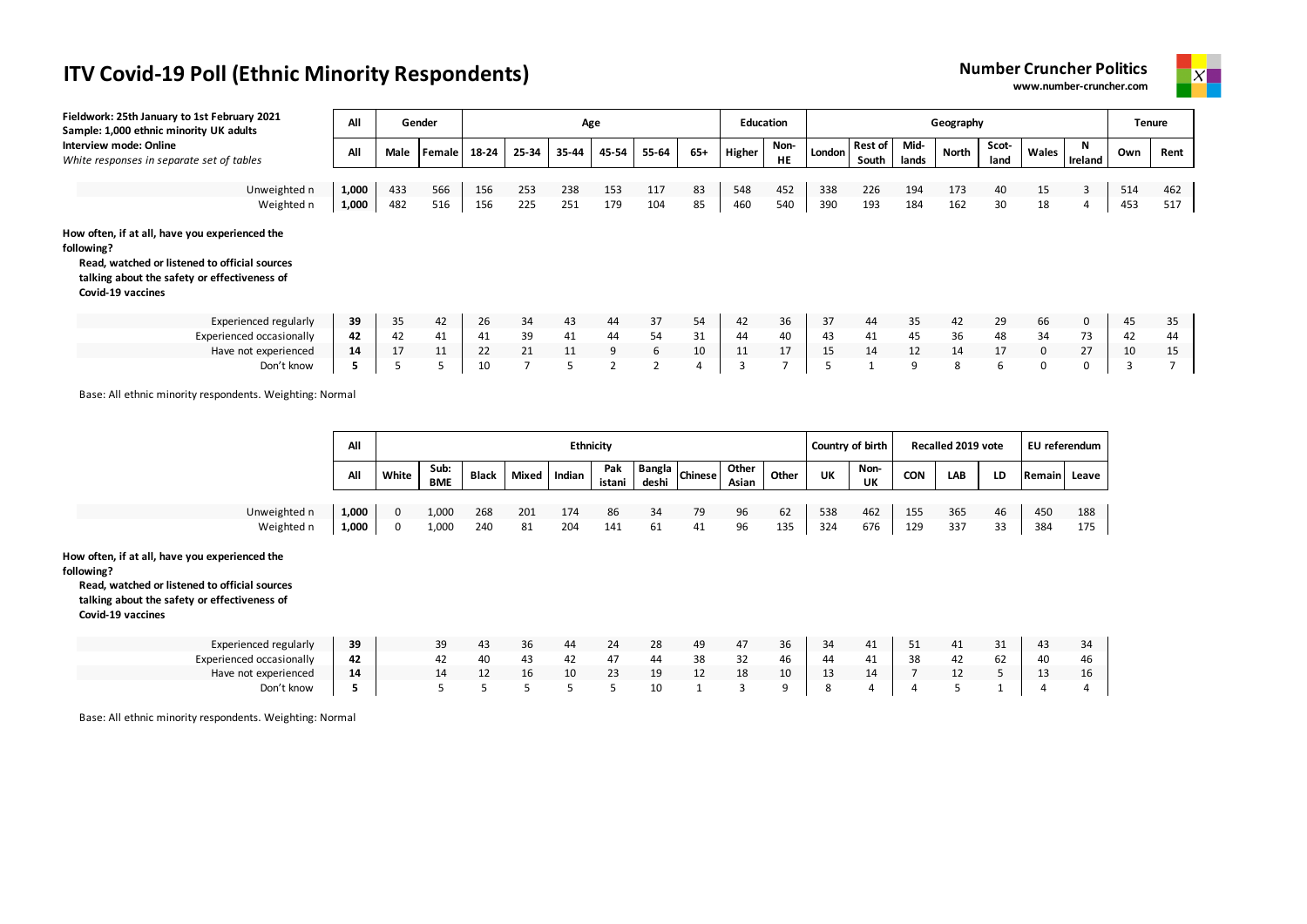



| Fieldwork: 25th January to 1st February 2021<br>Sample: 1,000 ethnic minority UK adults                                                                  | All   |      | Gender | Age   |       |       |       |       |     | Education |            |        |                         |               | Geography    |               |       |         | <b>Tenure</b> |      |
|----------------------------------------------------------------------------------------------------------------------------------------------------------|-------|------|--------|-------|-------|-------|-------|-------|-----|-----------|------------|--------|-------------------------|---------------|--------------|---------------|-------|---------|---------------|------|
| Interview mode: Online<br>White responses in separate set of tables                                                                                      | All   | Male | Female | 18-24 | 25-34 | 35-44 | 45-54 | 55-64 | 65+ | Higher    | Non-<br>HE | London | <b>Rest of</b><br>South | Mid-<br>lands | <b>North</b> | Scot-<br>land | Wales | Ireland | Own           | Rent |
|                                                                                                                                                          |       |      |        |       |       |       |       |       |     |           |            |        |                         |               |              |               |       |         |               |      |
| Unweighted n                                                                                                                                             | 1,000 | 433  | 566    | 156   | 253   | 238   | 153   | 117   | 83  | 548       | 452        | 338    | 226                     | 194           | 173          | 40            | 15    | 3       | 514           | 462  |
| Weighted n                                                                                                                                               | 1,000 | 482  | 516    | 156   | 225   | 251   | 179   | 104   | 85  | 460       | 540        | 390    | 193                     | 184           | 162          | 30            | 18    | 4       | 453           | 517  |
| How often, if at all, have you experienced the<br>following?<br>Read, watched or listened to media coverage<br>about people receiving a Covid-19 vaccine |       |      |        |       |       |       |       |       |     |           |            |        |                         |               |              |               |       |         |               |      |
| <b>Experienced regularly</b>                                                                                                                             | 42    | 38   | 45     | 25    | 32    | 41    | 58    | 47    | 64  | 48        | 37         | 39     | 54                      | 34            | 45           | 36            | 47    | 25      | 47            | 39   |
| <b>Experienced occasionally</b>                                                                                                                          | 41    | 42   | 39     | 42    | 45    | 43    | 36    | 43    | 28  | 40        | 41         | 45     | 35                      | 47            | 29           | 47            | 49    | 50      | 41            | 42   |
| Have not experienced                                                                                                                                     | 12    | 14   | 11     | 23    | 17    | 10    | 6     | 10    |     | 9         | 15         | 11     | 10                      | 11            | 23           | 8             | 3     | 25      | 9             | 13   |
| Don't know                                                                                                                                               | 5     |      |        | 10    | 6     | 6     |       | 0     |     |           | -          | 6      |                         |               | 3            | 9             |       |         |               | ь    |

Base: All ethnic minority respondents. Weighting: Normal

|              | All   |       |                    |              |       | <b>Ethnicity</b> |               |       |                |                |       |     | Country of birth |            | Recalled 2019 vote |    | EU referendum |         |
|--------------|-------|-------|--------------------|--------------|-------|------------------|---------------|-------|----------------|----------------|-------|-----|------------------|------------|--------------------|----|---------------|---------|
|              | All   | White | Sub:<br><b>BME</b> | <b>Black</b> | Mixed | Indian           | Pak<br>istani | deshi | Bangla Chinese | Other<br>Asian | Other | UK  | Non-<br>UK       | <b>CON</b> | LAB                | LD | <b>Remain</b> | l Leave |
| Unweighted n | 1,000 |       | 1,000              | 268          | 201   | 174              | 86            | 34    | 79             | 96             | 62    | 538 | 462              | 155        | 365                | 46 | 450           | 188     |
| Weighted n   | 1,000 |       | 1,000              | 240          | 81    | 204              | 141           | 61    | 41             | 96             | 135   | 324 | 676              | 129        | 337                | 33 | 384           | 175     |

#### **How often, if at all, have you experienced the**

**following?**

#### **Read, watched or listened to media coverage about people receiving a Covid-19 vaccine**

| Experienced regularly    | 42 | 47 | 48 | 37 | 47 | ۷b | 34 | ັ  | 48 | 40 | -34       | 46       | ر ر | 46 | ، ب         | 46 |           |
|--------------------------|----|----|----|----|----|----|----|----|----|----|-----------|----------|-----|----|-------------|----|-----------|
| Experienced occasionally | 41 |    | 36 | 45 |    | ヽ≺ | 47 | 41 | 42 | 41 | 45        | 3d<br>رر | 35  | 4∠ | $\sim$<br>ັ | 41 |           |
| Have not experienced     | 12 |    |    |    |    | 18 |    |    |    | 14 | - 15<br>ᅩ |          |     |    |             |    | <b>14</b> |
| Don't know               |    |    |    |    |    |    | ᅩ  |    |    |    |           |          |     |    |             |    |           |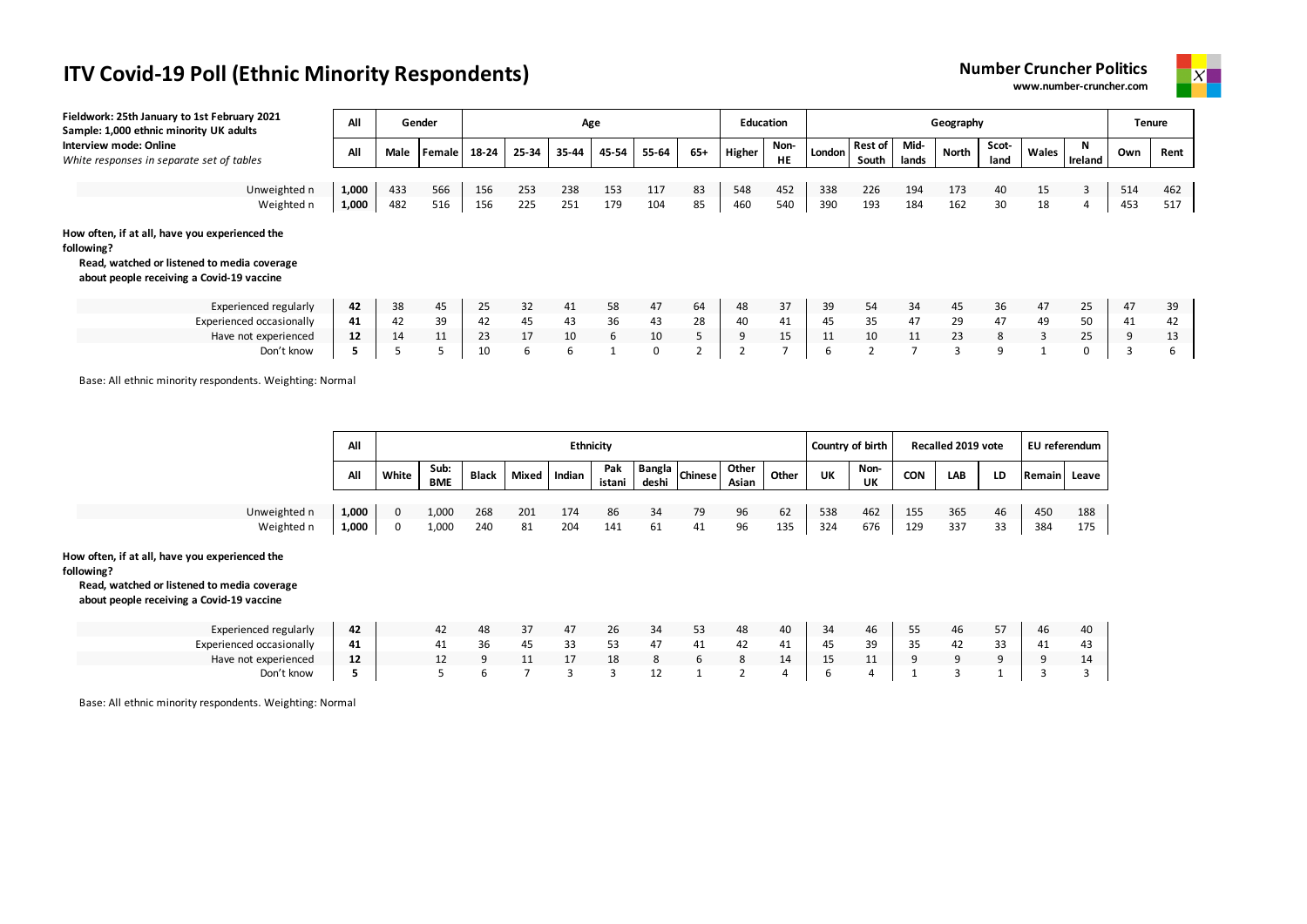



| Fieldwork: 25th January to 1st February 2021<br>Sample: 1,000 ethnic minority UK adults                                                          | All   |      | Gender        | Age      |       |       |               |       |       |        | <b>Education</b>  |        |                         |               | Geography |               |       |              |     | Tenure |
|--------------------------------------------------------------------------------------------------------------------------------------------------|-------|------|---------------|----------|-------|-------|---------------|-------|-------|--------|-------------------|--------|-------------------------|---------------|-----------|---------------|-------|--------------|-----|--------|
| Interview mode: Online<br>White responses in separate set of tables                                                                              | All   | Male | <b>Female</b> | 18-24    | 25-34 | 35-44 | 45-54         | 55-64 | $65+$ | Higher | Non-<br><b>HE</b> | London | <b>Rest of</b><br>South | Mid-<br>lands | North     | Scot-<br>land | Wales | N<br>Ireland | Own | Rent   |
|                                                                                                                                                  |       |      |               |          |       |       |               |       |       |        |                   |        |                         |               |           |               |       |              |     |        |
| Unweighted n                                                                                                                                     | 1,000 | 433  | 566           | 156      | 253   | 238   | 153           | 117   | 83    | 548    | 452               | 338    | 226                     | 194           | 173       | 40            | 15    | 3            | 514 | 462    |
| Weighted n                                                                                                                                       | 1,000 | 482  | 516           | 156      | 225   | 251   | 179           | 104   | 85    | 460    | 540               | 390    | 193                     | 184           | 162       | 30            | 18    | 4            | 453 | 517    |
| How often, if at all, have you experienced the<br>following?<br>Received messages or emails discouraging or<br>warning against Covid-19 vaccines |       |      |               |          |       |       |               |       |       |        |                   |        |                         |               |           |               |       |              |     |        |
| Experienced regularly                                                                                                                            | 15    | 16   | 14            | 21       | 12    | 13    | 18            | 5     | 23    | 13     | 17                | 19     | 11                      | 15            | 15        | $\Omega$      | 3     | 0            | 13  | 16     |
| Experienced occasionally                                                                                                                         | 27    | 27   | 26            | 28       | 34    | 27    | 22            | 29    | 10    | 30     | 24                | 27     | 24                      | 28            | 24        | 27            | 55    | 47           | 31  | 23     |
| Have not experienced                                                                                                                             | 52    | 51   | 52            | 42       | 48    | 51    | 55            | 63    | 63    | 50     | 53                | 46     | 62                      | 48            | 55        | 68            | 41    | 53           | 52  | 52     |
| Don't know                                                                                                                                       |       | 6    |               | $\Omega$ | 6     | 9     | $\mathcal{D}$ | 3     |       |        | b                 | 8      | $\overline{2}$          | 9             |           | 5             | 0     | 0            |     |        |

Base: All ethnic minority respondents. Weighting: Normal

|              | All   |       |                    |              |       | <b>Ethnicity</b> |               |       |                             |                |       |     | Country of birth |     | Recalled 2019 vote |    | EU referendum |     |
|--------------|-------|-------|--------------------|--------------|-------|------------------|---------------|-------|-----------------------------|----------------|-------|-----|------------------|-----|--------------------|----|---------------|-----|
|              | All   | White | Sub:<br><b>BME</b> | <b>Black</b> | Mixed | Indian           | Pak<br>istani | deshi | <sup>-</sup> Bangla Chinese | Other<br>Asian | Other | UK  | Non-<br>UK       | CON | LAB                | LD | Remain Leave  |     |
|              |       |       |                    |              |       |                  |               |       |                             |                |       |     |                  |     |                    |    |               |     |
| Unweighted n | 1,000 | O     | 1,000              | 268          | 201   | 174              | 86            | 34    | 79                          | 96             | 62    | 538 | 462              | 155 | 365                | 46 | 450           | 188 |
| Weighted n   | 1,000 | 0     | 1,000              | 240          | 81    | 204              | 141           | 61    |                             | 96             | 135   | 324 | 676              | 129 | 337                | 33 | 384           | 175 |

#### **How often, if at all, have you experienced the**

**following?**

#### **Received messages or emails discouraging or warning against Covid-19 vaccines**

| Experienced regularly    | 15           |                        |     |    | 18 | 18               | 28 | 10 |    | 16           | ïр | 14           | <b>. .</b> | <b></b> |    | Ίp     | ΠZ     |
|--------------------------|--------------|------------------------|-----|----|----|------------------|----|----|----|--------------|----|--------------|------------|---------|----|--------|--------|
| Experienced occasionally | $\sim$<br>27 | $\sim$ $-$<br><u>.</u> | -34 | 25 | 29 | $\sim$ $-$<br>25 | 43 | ۷b | TO | --           | 20 | $\sim$<br>۷b | ັ          | 26      | Кh | $\sim$ | $\sim$ |
| Have not experienced     | 52           |                        | 46  | 60 |    | 53               |    | 62 | b/ | $\sim$<br>62 | 45 |              | 54         |         |    | 52     | 48     |
| Don't know               |              |                        |     |    |    |                  |    |    |    |              |    |              |            |         |    |        |        |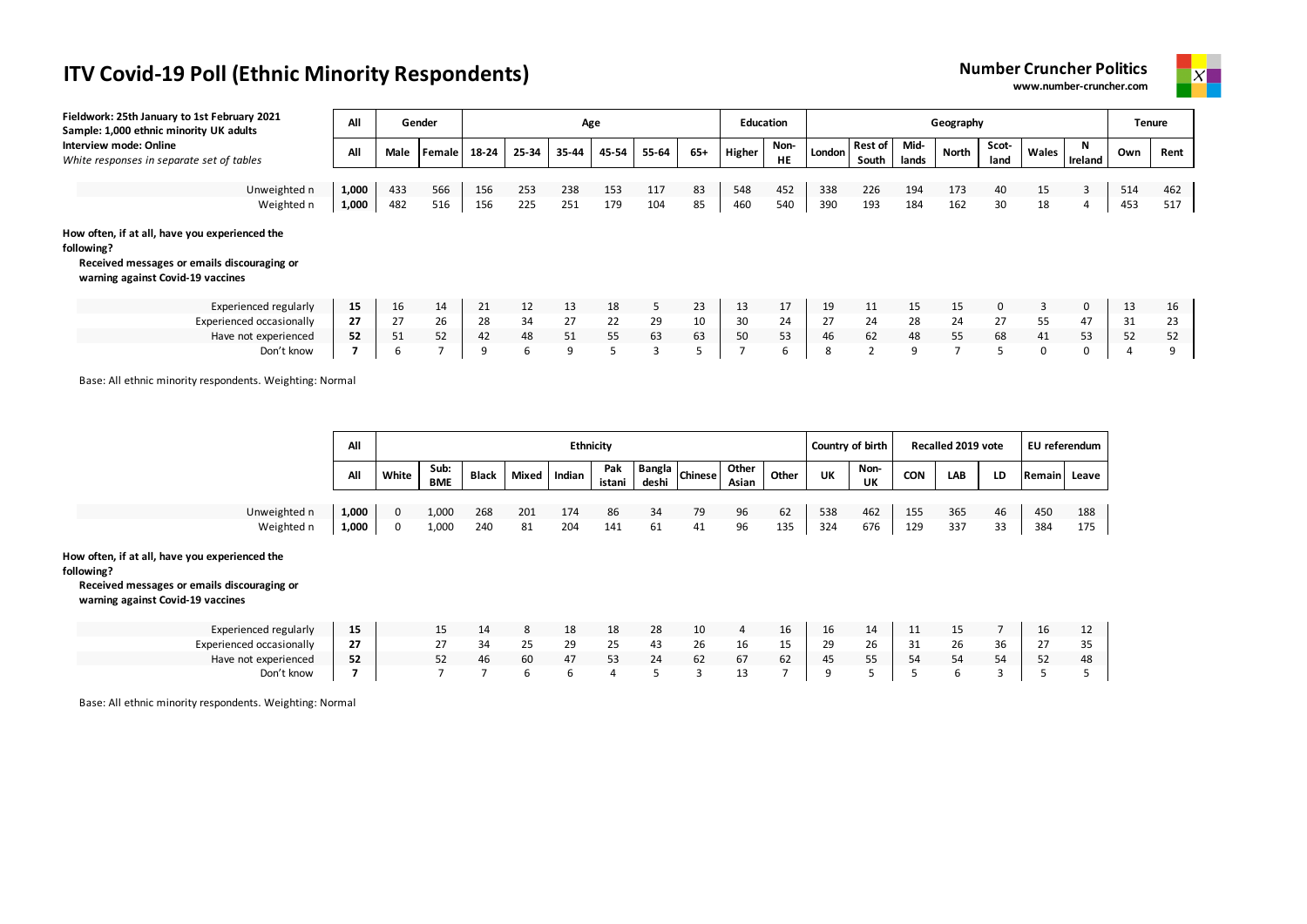



| Fieldwork: 25th January to 1st February 2021<br>Sample: 1,000 ethnic minority UK adults                                                                                                                             | All            |            | Gender     |            |                |            | Age        |            |                | <b>Education</b> |            |                |                         |               | Geography    |               |             |                |                | Tenure     |
|---------------------------------------------------------------------------------------------------------------------------------------------------------------------------------------------------------------------|----------------|------------|------------|------------|----------------|------------|------------|------------|----------------|------------------|------------|----------------|-------------------------|---------------|--------------|---------------|-------------|----------------|----------------|------------|
| Interview mode: Online<br>White responses in separate set of tables                                                                                                                                                 | All            | Male       | Female     | 18-24      | 25-34          | 35-44      | 45-54      | 55-64      | $65+$          | Higher           | Non-<br>HE | London         | <b>Rest of</b><br>South | Mid-<br>lands | <b>North</b> | Scot-<br>land | Wales       | N<br>Ireland   | Own            | Rent       |
| Unweighted n<br>Weighted n                                                                                                                                                                                          | 1,000<br>1,000 | 433<br>482 | 566<br>516 | 156<br>156 | 253<br>225     | 238<br>251 | 153<br>179 | 117<br>104 | 83<br>85       | 548<br>460       | 452<br>540 | 338<br>390     | 226<br>193              | 194<br>184    | 173<br>162   | 40<br>30      | 15<br>18    | 3<br>4         | 514<br>453     | 462<br>517 |
| How often, if at all, have you experienced the<br>following?<br>Had a close friend or family member suggest<br>they were unsure if they wanted to receive a<br>Covid-19 vaccine or had concerns about its<br>safety |                |            |            |            |                |            |            |            |                |                  |            |                |                         |               |              |               |             |                |                |            |
| <b>Experienced regularly</b>                                                                                                                                                                                        | 21             | 19         | 24         | 22         | 29             | 22         | 20         | 11         | 12             | 25               | 18         | 23             | 15                      | 22            | 21           | 23            | 36          | 47             | 21             | 21         |
| <b>Experienced occasionally</b>                                                                                                                                                                                     | 43             | 45         | 40         | 40         | 43             | 44         | 43         | 48         | 35             | 40               | 45         | 41             | 44                      | 44            | 47           | 39            | 25          | 51             | 44             | 43         |
| Have not experienced                                                                                                                                                                                                | 30             | 30         | 31         | 25         | 26             | 26         | 33         | 38         | 48             | 31               | 30         | 30             | 38                      | 28            | 25           | 32            | 39          | $\overline{2}$ | 30             | 30         |
| Don't know                                                                                                                                                                                                          | 6              | 6          | 6          | 12         | $\overline{2}$ | 8          | 4          | 3          | $\overline{4}$ | 5                | 7          | $\overline{7}$ | $\overline{3}$          | 6             | 8            | 6             | $\mathbf 0$ | 0              | $\overline{4}$ | ь          |

Base: All ethnic minority respondents. Weighting: Normal

|              | All   |       |                    |              |       | <b>Ethnicity</b> |               |       |                       |                |       |     | Country of birth |            | Recalled 2019 vote |    | EU referendum |       |
|--------------|-------|-------|--------------------|--------------|-------|------------------|---------------|-------|-----------------------|----------------|-------|-----|------------------|------------|--------------------|----|---------------|-------|
|              | All   | White | Sub:<br><b>BME</b> | <b>Black</b> | Mixed | Indian           | Pak<br>istani | deshi | hangla <i>Chinese</i> | Other<br>Asian | Other | UK  | Non-<br>UK       | <b>CON</b> | LAB                | LD | <b>Remain</b> | Leave |
| Unweighted n | 1,000 |       | 1,000              | 268          | 201   | 174              | 86            | 34    | 79                    | 96             | 62    | 538 | 462              | 155        | 365                | 46 | 450           | 188   |
| Weighted n   | 1,000 | 0     | 1,000              | 240          | 81    | 204              | 141           | 61    | 41                    | 96             | 135   | 324 | 676              | 129        | 337                | 33 | 384           | 175   |

**How often, if at all, have you experienced the** 

**following?**

**Had a close friend or family member suggest they were unsure if they wanted to receive a Covid-19 vaccine or had concerns about its safety**

| Experienced regularly    | $\sim$<br>21 | <u>_ _</u> | 29               |              | --           | 24 |                      |    | ᅩ  | 16 | 23 | 20     | 20 | $\mathbf{a}$<br><u>__</u> | $\sim$<br><u>__</u> | $\mathbf{A}$<br>-- | <u>__</u> |
|--------------------------|--------------|------------|------------------|--------------|--------------|----|----------------------|----|----|----|----|--------|----|---------------------------|---------------------|--------------------|-----------|
| Experienced occasionally | 43           |            |                  | 43           | 40           |    | 48                   | 39 | 39 | 44 | 47 | 43     | 40 | 44                        | 49                  | 4 <sub>l</sub>     |           |
| Have not experienced     | 30           | 30         | $\sim$ $-$<br>25 | $\sim$<br>36 | $\sim$<br>56 |    | $\sim$ $\sim$<br>ר ו | 49 | 46 | 34 |    | $\sim$ | 35 | $\mathbf{a}$<br>JJ        | $\sim$<br>ت         | 28                 | 34        |
| Don't know               |              |            |                  |              |              |    |                      |    |    |    |    |        |    |                           |                     |                    |           |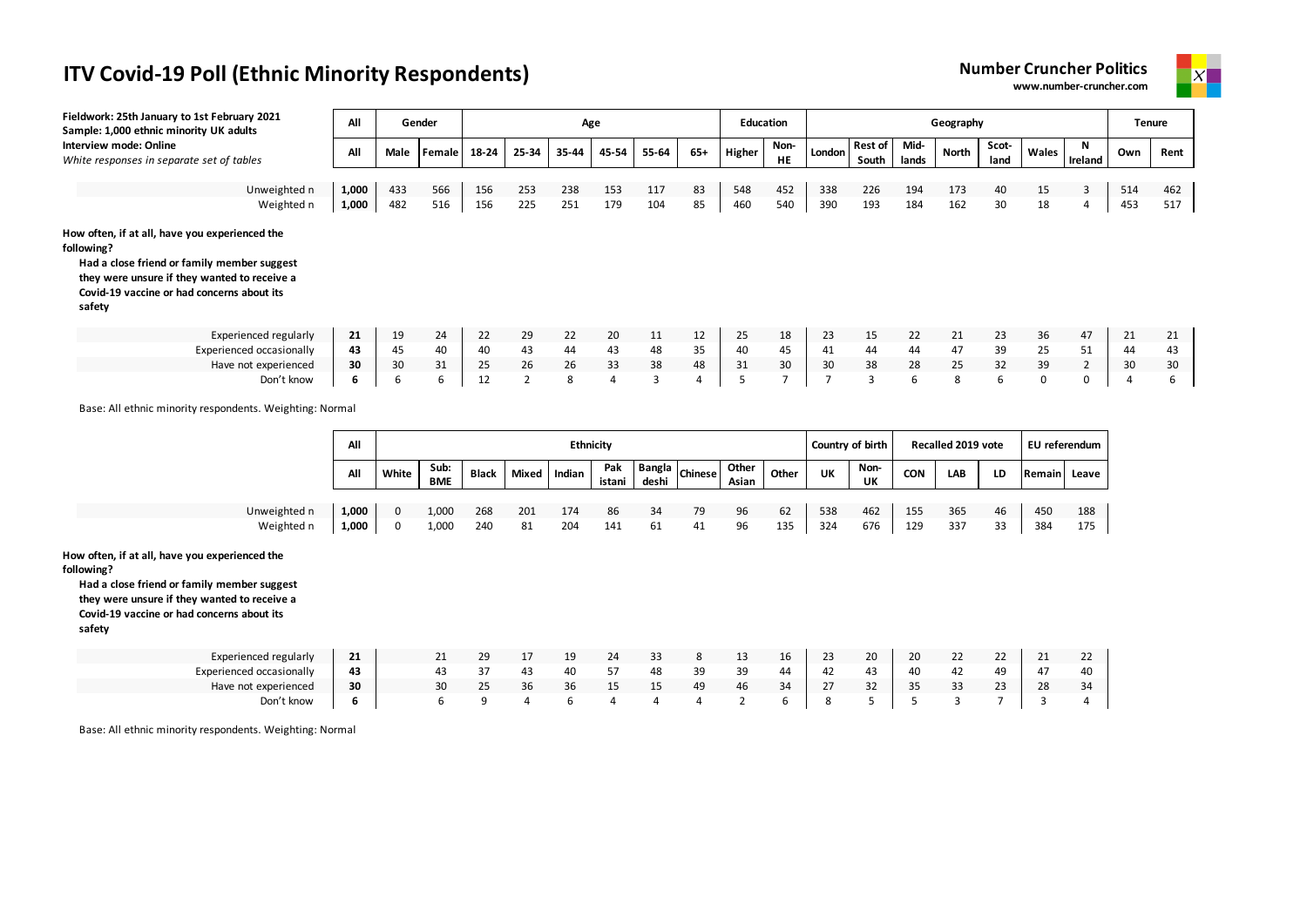| <b>Number Cruncher Politics</b> |  |
|---------------------------------|--|
| www.number-cruncher.com         |  |



| Fieldwork: 25th January to 1st February 2021<br>Sample: 1,000 ethnic minority UK adults                                                         | All   |      | Gender |       |       | Age   |       |       |       | <b>Education</b> |            |        |                         |               | Geography    |               |       |              | <b>Tenure</b> |      |
|-------------------------------------------------------------------------------------------------------------------------------------------------|-------|------|--------|-------|-------|-------|-------|-------|-------|------------------|------------|--------|-------------------------|---------------|--------------|---------------|-------|--------------|---------------|------|
| Interview mode: Online<br>White responses in separate set of tables                                                                             | All   | Male | Female | 18-24 | 25-34 | 35-44 | 45-54 | 55-64 | $65+$ | Higher           | Non-<br>HE | London | <b>Rest of</b><br>South | Mid-<br>lands | <b>North</b> | Scot-<br>land | Wales | N<br>Ireland | Own           | Rent |
|                                                                                                                                                 |       |      |        |       |       |       |       |       |       |                  |            |        |                         |               |              |               |       |              |               |      |
| Unweighted n                                                                                                                                    | 1,000 | 433  | 566    | 156   | 253   | 238   | 153   | 117   | 83    | 548              | 452        | 338    | 226                     | 194           | 173          | 40            | 15    | 3            | 514           | 462  |
| Weighted n                                                                                                                                      | 1,000 | 482  | 516    | 156   | 225   | 251   | 179   | 104   | 85    | 460              | 540        | 390    | 193                     | 184           | 162          | 30            | 18    | 4            | 453           | 517  |
| How often, if at all, have you experienced the<br>following?<br>Shared concerns about the safety of the Covid-<br>19 vaccine with people I know |       |      |        |       |       |       |       |       |       |                  |            |        |                         |               |              |               |       |              |               |      |
| Experienced regularly                                                                                                                           | 19    | 19   | 18     | 20    | 23    | 19    | 17    | 14    | 11    | 15               | 22         | 19     | 13                      | 22            | 22           | 28            | 3     | $\mathbf 0$  | 14            | 23   |
| Experienced occasionally                                                                                                                        | 33    | 34   | 32     | 36    | 36    | 34    | 29    | 29    | 30    | 39               | 28         | 34     | 37                      | 28            | 31           | 27            | 56    | 25           | 35            | 34   |
| Have not experienced                                                                                                                            | 41    | 41   | 42     | 34    | 35    | 39    | 47    | 52    | 52    | 41               | 41         | 41     | 46                      | 38            | 42           | 32            | 30    | 75           | 45            | 35   |
| Don't know                                                                                                                                      |       | 6    | 8      | 9     |       | 8     | 6     | 4     |       |                  | 9          | 6      | $\overline{a}$          | 12            | 5            | 13            | 10    | 0            | b             | 8    |

Base: All ethnic minority respondents. Weighting: Normal

|              | All   |       |                    |              |       | <b>Ethnicity</b> |               |       |                          |                |       |     | Country of birth |     | Recalled 2019 vote |                               | EU referendum |       |
|--------------|-------|-------|--------------------|--------------|-------|------------------|---------------|-------|--------------------------|----------------|-------|-----|------------------|-----|--------------------|-------------------------------|---------------|-------|
|              | All   | White | Sub:<br><b>BME</b> | <b>Black</b> | Mixed | Indian           | Pak<br>istani | deshi | <b>Example 1</b> Chinese | Other<br>Asian | Other | UK  | Non-<br>UK       | CON | LAB                | LD                            | Remain        | Leave |
| Unweighted n | 1,000 |       | 1,000              | 268          | 201   | 174              | 86            | 34    | 79                       | 96             | 62    | 538 | 462              | 155 | 365                | 46                            | 450           | 188   |
| Weighted n   | 1,000 |       | 1,000              | 240          | 81    | 204              | 141           | 61    | 41                       | 96             | 135   | 324 | 676              | 129 | 337                | $\mathbf{\overline{1}}$<br>33 | 384           | 175   |

#### **How often, if at all, have you experienced the**

#### **following?**

**Shared concerns about the safety of the Covid-**

**19 vaccine with people I know**

| Experienced regularly    | 19 |  |    |    | 20 | -- | 34           |    |         | 21             | ᅩ            |           | 14 | 1 <sub>Q</sub><br>ᅩ | . . | 19 |                |
|--------------------------|----|--|----|----|----|----|--------------|----|---------|----------------|--------------|-----------|----|---------------------|-----|----|----------------|
| Experienced occasionally | 33 |  | 30 | 28 | 32 | 40 | 38           | 30 | - - - - | 1 <sub>Q</sub> | $\sim$<br>رر | --        | 32 | 36                  |     | 39 |                |
| Have not experienced     | 41 |  | ≺∽ | 49 | 39 | 38 | $\sim$<br>22 | ັ  | 52      | 52<br>ر ر      | 36           | $\Lambda$ | 49 | 39<br>ັ             |     | 38 | 4 <sub>l</sub> |
| Don't know               |    |  |    | 10 |    |    |              |    |         |                |              |           |    |                     |     |    |                |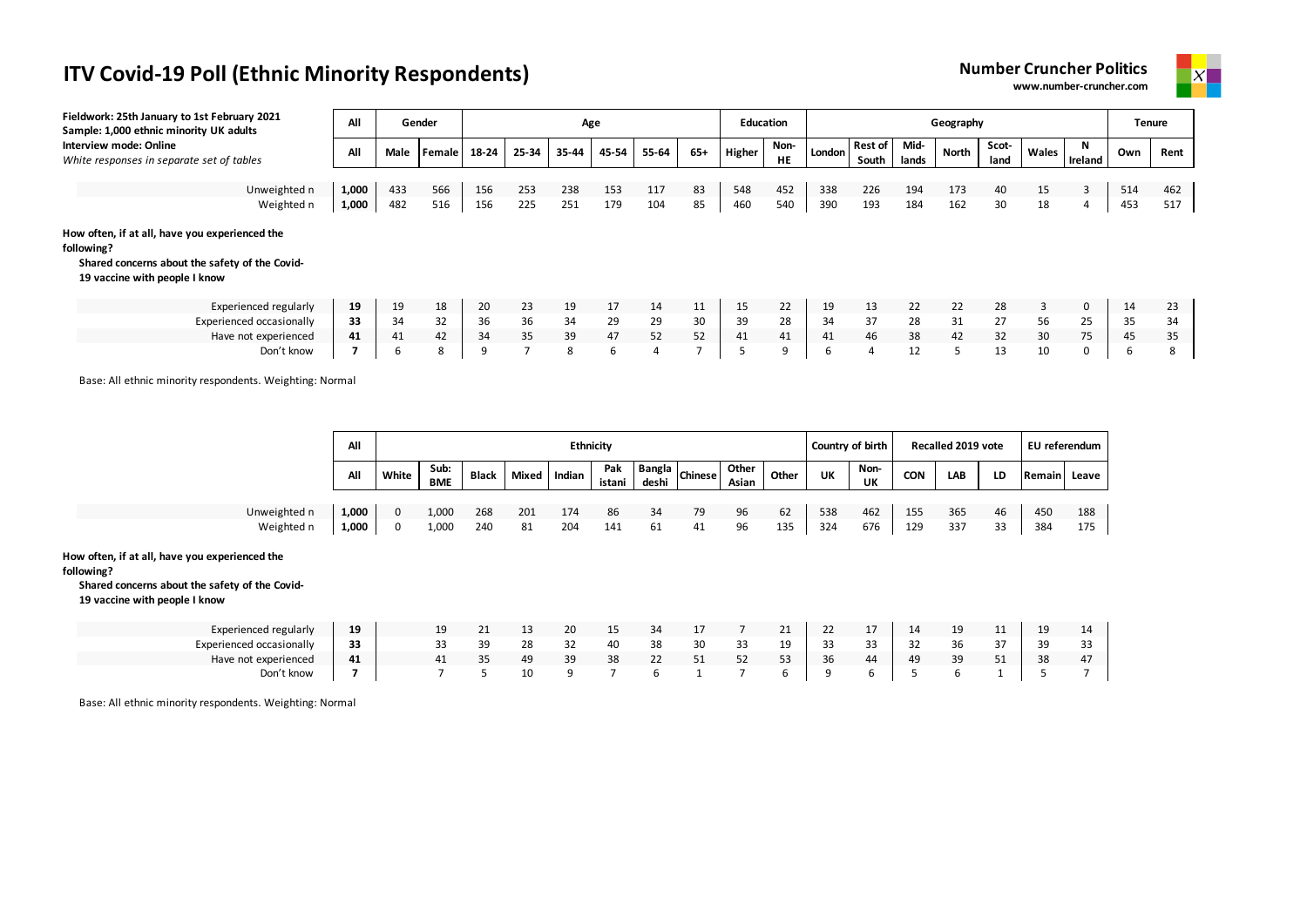



| Fieldwork: 25th January to 1st February 2021<br>Sample: 1,000 ethnic minority UK adults                                                                                                       | All   |      | Gender |       |       |       | Age   |       |     |               | <b>Education</b>  |        |                    |               | Geography |               |              |              | <b>Tenure</b> |      |
|-----------------------------------------------------------------------------------------------------------------------------------------------------------------------------------------------|-------|------|--------|-------|-------|-------|-------|-------|-----|---------------|-------------------|--------|--------------------|---------------|-----------|---------------|--------------|--------------|---------------|------|
| Interview mode: Online<br>White responses in separate set of tables                                                                                                                           | All   | Male | Female | 18-24 | 25-34 | 35-44 | 45-54 | 55-64 | 65+ | <b>Higher</b> | Non-<br><b>HE</b> | London | Rest of  <br>South | Mid-<br>lands | North     | Scot-<br>land | Wales        | N<br>Ireland | Own           | Rent |
|                                                                                                                                                                                               |       |      |        |       |       |       |       |       |     |               |                   |        |                    |               |           |               |              |              |               |      |
| Unweighted n                                                                                                                                                                                  | 1,000 | 433  | 566    | 156   | 253   | 238   | 153   | 117   | 83  | 548           | 452               | 338    | 226                | 194           | 173       | 40            | 15           | 3            | 514           | 462  |
| Weighted n                                                                                                                                                                                    | 1,000 | 482  | 516    | 156   | 225   | 251   | 179   | 104   | 85  | 460           | 540               | 390    | 193                | 184           | 162       | 30            | 18           | 4            | 453           | 517  |
| How often, if at all, have you experienced the<br>following?<br>Declined to take or to allow a dependent to take<br>a vaccine that is recommended to be taken for<br>any reason (eg. MMR etc) |       |      |        |       |       |       |       |       |     |               |                   |        |                    |               |           |               |              |              |               |      |
| <b>Experienced regularly</b>                                                                                                                                                                  | 12    | 14   | 10     | 17    | 17    | 12    | 9     | 3     | 8   | 9             | 14                | 14     | 6                  | 14            | 15        |               | 5            | $\mathbf 0$  | 11            | 12   |
| Experienced occasionally                                                                                                                                                                      | 21    | 23   | 20     | 26    | 31    | 17    | 17    | 23    | 8   | 20            | 22                | 22     | 18                 | 21            | 19        | 12            | 55           | 51           | 21            | 21   |
| Have not experienced                                                                                                                                                                          | 57    | 55   | 60     | 41    | 47    | 60    | 70    | 66    | 71  | 63            | 53                | 54     | 72                 | 54            | 55        | 64            | 40           | 24           | 59            | 57   |
| Don't know                                                                                                                                                                                    | 9     | 8    | 10     | 16    |       | 11    | 5     | 8     | 13  | 8             | 11                | 10     | 4                  | 11            | 10        | 17            | $\mathbf{0}$ | 25           | 8             | 10   |

Base: All ethnic minority respondents. Weighting: Normal

|              | All   |       |                    |              |       | <b>Ethnicity</b> |               |       |                        |                |       |     | Country of birth |            | Recalled 2019 vote |    | EU referendum |       |
|--------------|-------|-------|--------------------|--------------|-------|------------------|---------------|-------|------------------------|----------------|-------|-----|------------------|------------|--------------------|----|---------------|-------|
|              | All   | White | Sub:<br><b>BME</b> | <b>Black</b> | Mixed | Indian           | Pak<br>istani | deshi | nok   Bangla   Chinese | Other<br>Asian | Other | UK  | Non-<br>UK       | <b>CON</b> | LAB                | LD | Remain        | Leave |
|              |       |       |                    |              |       |                  |               |       |                        |                |       |     |                  |            |                    |    |               |       |
| Unweighted n | 1,000 | 0     | 1,000              | 268          | 201   | 174              | 86            | 34    | 79                     | 96             | 62    | 538 | 462              | 155        | 365                | 46 | 450           | 188   |
| Weighted n   | 1,000 | 0     | 1,000              | 240          | 81    | 204              | 141           | 61    | 41                     | 96             | 135   | 324 | 676              | 129        | 337                | 33 | 384           | 175   |

#### **How often, if at all, have you experienced the**

**following?**

**Declined to take or to allow a dependent to take a vaccine that is recommended to be taken for** 

**any reason (eg. MMR etc)**

| Experienced regularly    | ᅭ  | ᅩᄼ |     | 10 | $\sim$ $\sim$<br>-- |    | -- | ᅩ  |           | 14  | <b>.</b> | 10           |                                | <b></b> |    | <b></b> | ᅭ           |
|--------------------------|----|----|-----|----|---------------------|----|----|----|-----------|-----|----------|--------------|--------------------------------|---------|----|---------|-------------|
| Experienced occasionally | 44 |    | 18. | тp | $\sim$              | 36 | 38 | ᅩ  | <b>14</b> | $-$ | 24       | $\sim$<br>ZU | <u>_ _</u>                     | 10<br>ᅩ |    | 24      | $\sim$<br>ᅩ |
| Have not experienced     | 57 |    | 61  | 67 | 56                  | 43 | 31 | 74 | 74        | 57  | 50       | 61           | $\overline{\phantom{a}}$<br>70 | 61      | 70 |         | 61          |
| Don't know               |    |    |     |    |                     |    | ᅩᄼ |    |           | 14  | 10       |              |                                |         |    |         |             |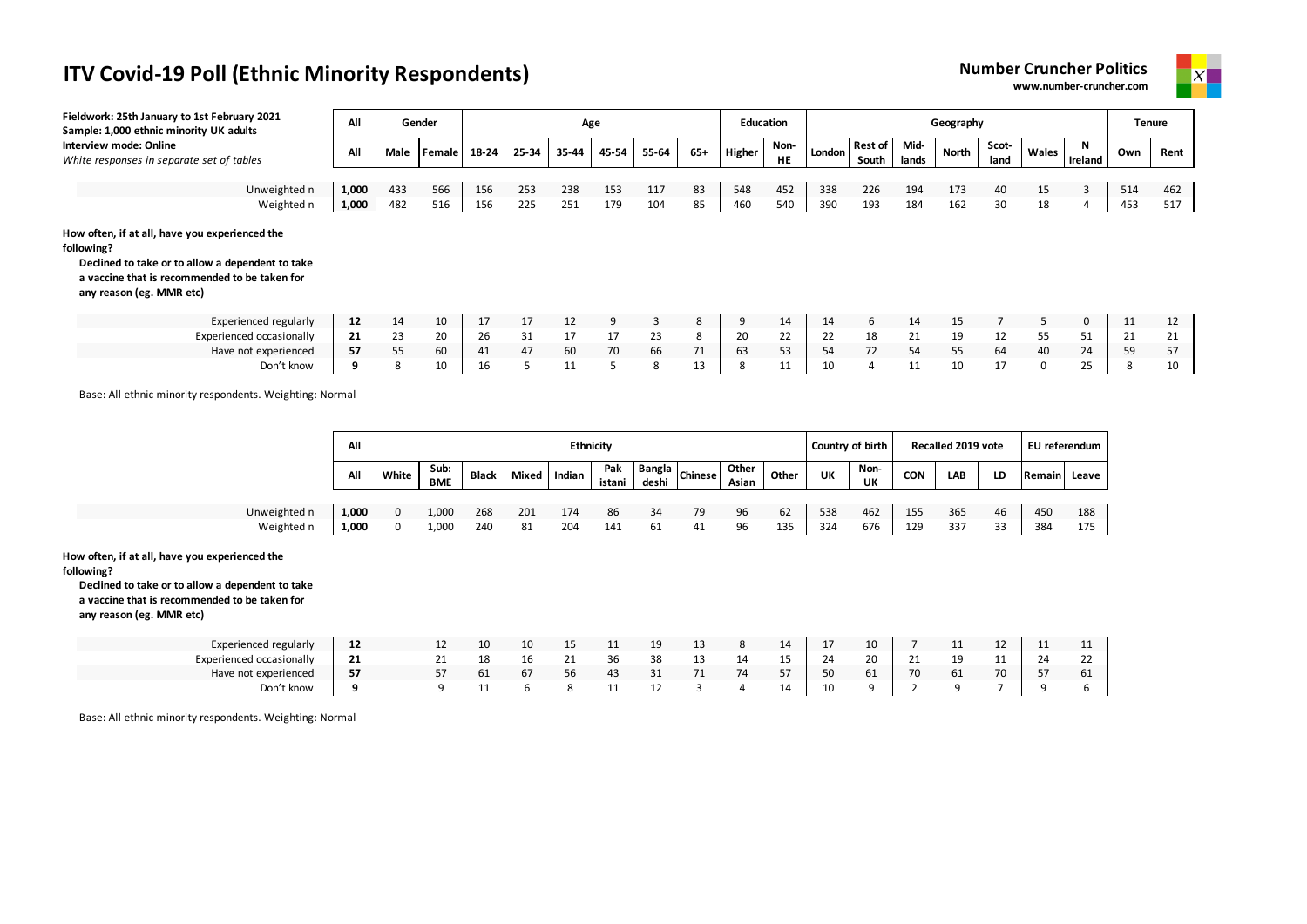| <b>Number Cruncher Politics</b> |  |
|---------------------------------|--|
| www.number-cruncher.com         |  |



| Fieldwork: 25th January to 1st February 2021<br>Sample: 1,000 ethnic minority UK adults | All   |      | Gender |       |       |       | Age   |       |       | Education |                   |        |                  |               | Geography |               |              |         | <b>Tenure</b> |      |
|-----------------------------------------------------------------------------------------|-------|------|--------|-------|-------|-------|-------|-------|-------|-----------|-------------------|--------|------------------|---------------|-----------|---------------|--------------|---------|---------------|------|
| Interview mode: Online<br>White responses in separate set of tables                     | All   | Male | Female | 18-24 | 25-34 | 35-44 | 45-54 | 55-64 | $65+$ | Higher    | Non-<br><b>HE</b> | London | Rest of<br>South | Mid-<br>lands | North     | Scot-<br>land | Wales        | Ireland | Own           | Rent |
|                                                                                         |       |      |        |       |       |       |       |       |       |           |                   |        |                  |               |           |               |              |         |               |      |
| Unweighted n                                                                            | 1,000 | 433  | 566    | 156   | 253   | 238   | 153   | 117   | 83    | 548       | 452               | 338    | 226              | 194           | 173       | 40            | 15           |         | 514           | 462  |
| Weighted n                                                                              | 1,000 | 482  | 516    | 156   | 225   | 251   | 179   | 104   | 85    | 460       | 540               | 390    | 193              | 184           | 162       | 30            | 18           | 4       | 453           | 517  |
| Which of the following statements is closest to your<br>understanding:                  |       |      |        |       |       |       |       |       |       |           |                   |        |                  |               |           |               |              |         |               |      |
| Ethnic minority people are medically at greater                                         | 32    | 31   | 33     | 29    | 21    | 30    | 42    | 47    | 36    | 33        | 31                | 31     | 32               | 38            | 28        | 30            | 49           | 22      | 36            | 32   |
| Ethnic minority people are at greater risk from                                         | 35    | 37   | 33     | 29    | 41    | 43    | 33    | 21    | 32    | 39        | 32                | 39     | 33               | 26            | 39        | 19            | 45           | 51      | 39            | 33   |
| Ethnic minority people are not at greater risk                                          | 13    | 14   | 13     | 16    | 18    | 10    | 13    | 12    |       | 13        | 14                | 12     | 13               | 17            | 13        | 16            | $\mathbf{0}$ | 25      | 12            | 15   |
| Don't know                                                                              | 19    | 18   | 20     | 26    | 20    | 18    | 12    | 19    | 25    | 15        | 23                |        | 22               | 18            | 20        | 35            |              |         | 13            | 20   |

Base: All ethnic minority respondents. Weighting: Normal

|                                                                        | All   |       |                    |              |              | Ethnicity |               |                 |                |                |       | Country of birth |            |            | Recalled 2019 vote |    | EU referendum |     |
|------------------------------------------------------------------------|-------|-------|--------------------|--------------|--------------|-----------|---------------|-----------------|----------------|----------------|-------|------------------|------------|------------|--------------------|----|---------------|-----|
|                                                                        | All   | White | Sub:<br><b>BME</b> | <b>Black</b> | <b>Mixed</b> | Indian    | Pak<br>istani | Bangla<br>deshi | <b>Chinese</b> | Other<br>Asian | Other | UK               | Non-<br>UK | <b>CON</b> | LAB                | LD | Remain Leave  |     |
|                                                                        |       |       |                    |              |              |           |               |                 |                |                |       |                  |            |            |                    |    |               |     |
| Unweighted n                                                           | 1,000 | 0     | 1,000              | 268          | 201          | 174       | 86            | 34              | 79             | 96             | 62    | 538              | 462        | 155        | 365                | 46 | 450           | 188 |
| Weighted n                                                             | 1,000 | 0     | 1,000              | 240          | 81           | 204       | 141           | 61              | 41             | 96             | 135   | 324              | 676        | 129        | 337                | 33 | 384           | 175 |
| Which of the following statements is closest to your<br>understanding: |       |       |                    |              |              |           |               |                 |                |                |       |                  |            |            |                    |    |               |     |
| Ethnic minority people are medically at greater                        | 32    |       | 32                 | 38           | 31           | 34        | 34            | 20              | 34             | 27             | 26    | 33               | 32         | 46         | 37                 | 40 | 39            | 30  |
| Ethnic minority people are at greater risk from                        | 35    |       | 35                 | 37           | 45           | 38        | 32            | 55              | 31             | 41             | 13    | 37               | 35         | 34         | 36                 | 43 | 37            | 47  |
| Ethnic minority people are not at greater risk                         | 13    |       | 13                 | 9            | q            | 14        | 21            | 9               | 18             | 17             | 14    | 14               | 13         | 9          | 11                 | 8  | 11            | 11  |
| Don't know                                                             | 19    |       | 19                 | 16           | 15           | 14        | 13            | 16              | 17             | 14             | 47    | 17               | 20         | 11         | 16                 | 9  | 12            | 11  |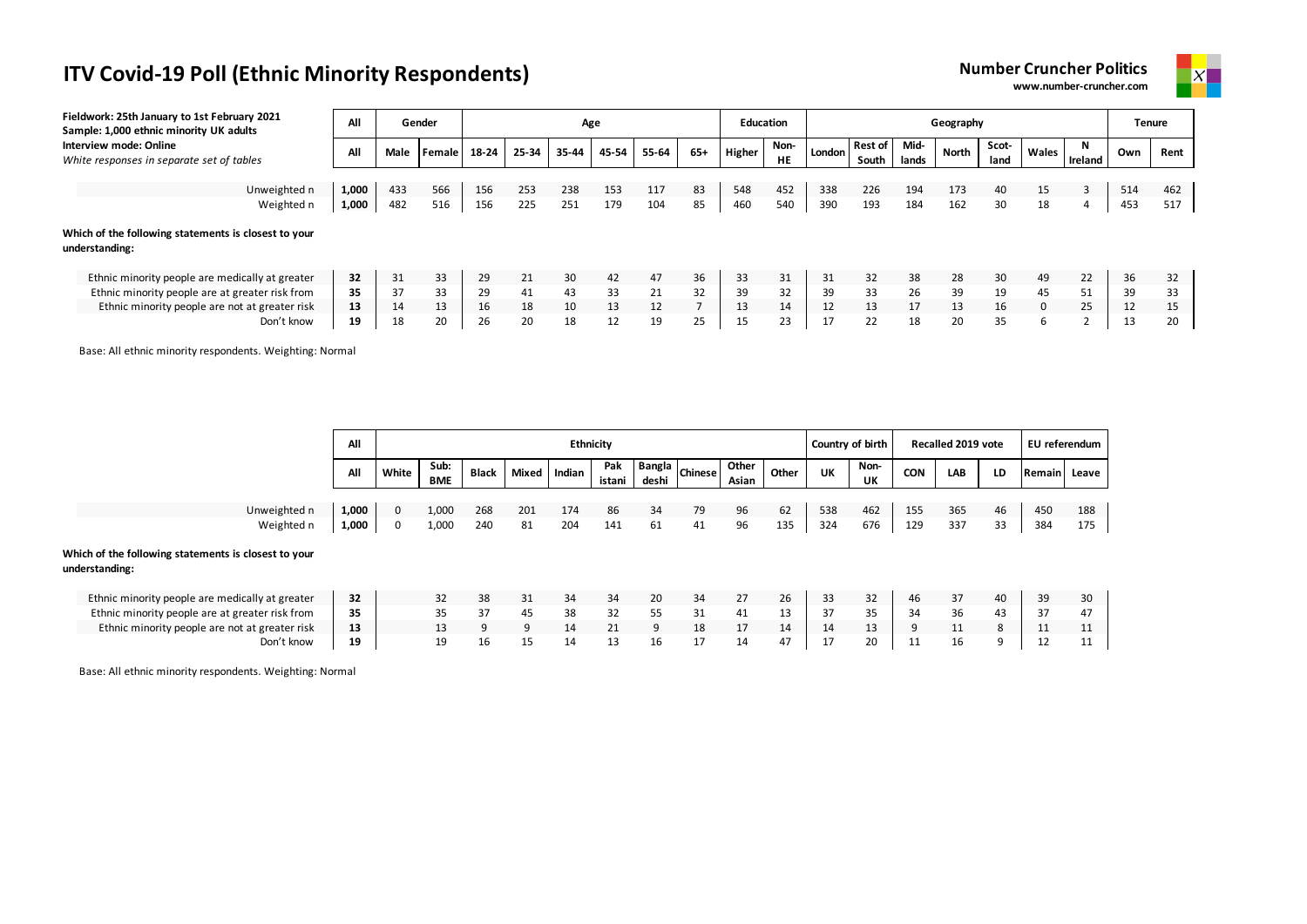



| Fieldwork: 25th January to 1st February 2021<br>Sample: 1,000 ethnic minority UK adults                                                                                          | All            |            | Gender |                |                | Age   |                |            |       | <b>Education</b> |            |                                    |                         |               | Geography                                                                                                                                                                                                                                                                                                                |               |             |              |            | <b>Tenure</b> |
|----------------------------------------------------------------------------------------------------------------------------------------------------------------------------------|----------------|------------|--------|----------------|----------------|-------|----------------|------------|-------|------------------|------------|------------------------------------|-------------------------|---------------|--------------------------------------------------------------------------------------------------------------------------------------------------------------------------------------------------------------------------------------------------------------------------------------------------------------------------|---------------|-------------|--------------|------------|---------------|
| Interview mode: Online<br>White responses in separate set of tables                                                                                                              | All            | Male       | Female | 18-24          | 25-34          | 35-44 | 45-54          | 55-64      | $65+$ | Higher           | Non-<br>HE | London                             | <b>Rest of</b><br>South | Mid-<br>lands | <b>North</b>                                                                                                                                                                                                                                                                                                             | Scot-<br>land | Wales       | N<br>Ireland | Own        | Rent          |
|                                                                                                                                                                                  |                |            | 566    |                | 253            | 238   |                |            | 83    |                  | 452        | 338                                |                         |               | 173                                                                                                                                                                                                                                                                                                                      |               |             | 3            |            |               |
| Unweighted n<br>Weighted n                                                                                                                                                       | 1,000<br>1,000 | 433<br>482 | 516    | 156<br>156     | 225            | 251   | 153<br>179     | 117<br>104 | 85    | 548<br>460       | 540        | 390                                | 226<br>193              | 194<br>184    | 162                                                                                                                                                                                                                                                                                                                      | 40<br>30      | 15<br>18    | 4            | 514<br>453 | 462<br>517    |
| To what extent, if at all, do you agree or disagree with<br>the following statements:<br>Ethnic minority people should be among groups<br>prioritised for a Covid-19 vaccination |                |            |        |                |                |       |                |            |       |                  |            |                                    |                         |               |                                                                                                                                                                                                                                                                                                                          |               |             |              |            |               |
| Strongly agree                                                                                                                                                                   | 22             | 23         | 20     | 19             | 24             | 21    | 26             | 16         | 22    | 22               | 21         | 22                                 | 22                      | 21            | 24                                                                                                                                                                                                                                                                                                                       | 16            | 6           | 22           | 21         | 24            |
| Somewhat agree                                                                                                                                                                   | 29             | 28         | 31     | 31             | 34             | 31    | 27             | 23         | 24    | 32               | 28         | 28                                 | 28                      | 32            | 29                                                                                                                                                                                                                                                                                                                       | 17            | 62          | 28           | 30         | 30            |
| Neither agree nor disagree                                                                                                                                                       | 27             | 26         | 29     | 24             | 26             | 27    | 34             | 26         | 24    | 27               | 27         | 28                                 | 25                      | 26            | 28                                                                                                                                                                                                                                                                                                                       | 33            | 15          | 50           | 29         | 25            |
| Somewhat disagree                                                                                                                                                                | 8              | 9          | 8      | $\overline{7}$ | 8              | 12    | $\overline{7}$ | 4          | 10    | 8                | 8          | 11                                 | 5                       | 9             | 6                                                                                                                                                                                                                                                                                                                        | 10            | $\mathbf 0$ | 0            | 9          | 8             |
| Strongly disagree                                                                                                                                                                |                | 6          |        | 8              | $\overline{4}$ | 5     | $\overline{4}$ | 14         | 12    | 6                | 7          | 5                                  | 10                      | 3             | 8                                                                                                                                                                                                                                                                                                                        | 9             | 14          | 0            | 6          |               |
| Not sure                                                                                                                                                                         | 7              | 8          | 6      | 12             | 4              | 4     | $\overline{3}$ | 17         | 8     | $\overline{4}$   | 9          | 6                                  | 9                       | 9             | 4                                                                                                                                                                                                                                                                                                                        | 14            | 3           | 0            | 5          | 6             |
| Base: All ethnic minority respondents. Weighting: Normal                                                                                                                         | $\sim$ 11      |            |        |                |                | .     |                |            |       |                  |            | $\sim$ $\sim$ $\sim$ $\sim$ $\sim$ |                         |               | $\sim$ $\frac{1}{2}$ $\frac{1}{2}$ $\frac{1}{2}$ $\frac{1}{2}$ $\frac{1}{2}$ $\frac{1}{2}$ $\frac{1}{2}$ $\frac{1}{2}$ $\frac{1}{2}$ $\frac{1}{2}$ $\frac{1}{2}$ $\frac{1}{2}$ $\frac{1}{2}$ $\frac{1}{2}$ $\frac{1}{2}$ $\frac{1}{2}$ $\frac{1}{2}$ $\frac{1}{2}$ $\frac{1}{2}$ $\frac{1}{2}$ $\frac{1}{2}$ $\frac{1}{$ |               | $-1$ $-1$   |              |            |               |

|              | All   |       |                    |              |       | <b>Ethnicity</b> |               |                                           |    |                |       |     | Country of birth |            | Recalled 2019 vote |           | EU referendum |         |
|--------------|-------|-------|--------------------|--------------|-------|------------------|---------------|-------------------------------------------|----|----------------|-------|-----|------------------|------------|--------------------|-----------|---------------|---------|
|              | All   | White | Sub:<br><b>BME</b> | <b>Black</b> | Mixed | Indian           | Pak<br>istani | <b>Now Bangla</b> <i>Chinese</i><br>deshi |    | Other<br>Asian | Other | UK  | Non-<br>UK       | <b>CON</b> | <b>LAB</b>         | <b>LD</b> | Remain        | Leave l |
|              |       |       |                    |              |       |                  |               |                                           |    |                |       |     |                  |            |                    |           |               |         |
| Unweighted n | 1.000 |       | 1,000              | 268          | 201   | 174              | 86            |                                           | 79 | 96             | 62    | 538 | 462              | 155        | 365                | 46        | 450           | 188     |
| Weighted n   | 1,000 | 0     | 1,000              | 240          | 81    | 204              | 141           | 61                                        | 41 | 96             | 135   | 324 | 676              | 129        | 337                | 33        | 384           | 175     |

#### **To what extent, if at all, do you agree or disagree with**

**the following statements:**

**Ethnic minority people should be among groups prioritised for a Covid-19 vaccination**

| Strongly agree             | 22        | 22 |    | 19 | 20 | 25 | ۷b |    | 13 | ᅩ        | 22 | วว<br>ᅩ | <u>_ _</u> | 24      | 20 | 22 | 21 |
|----------------------------|-----------|----|----|----|----|----|----|----|----|----------|----|---------|------------|---------|----|----|----|
| Somewhat agree             | 29        | 29 |    |    | 36 | 28 | 40 | 29 | 25 | 29       | 36 | 26      | 26         | 22<br>ັ | 42 | 34 | 25 |
| Neither agree nor disagree | 27        | 27 | 25 | 28 | 26 | 24 | Zb | 43 | 36 | 24       | 23 | 29      | 29         | 24      | 28 | 27 | 29 |
| Somewhat disagree          | $\bullet$ |    |    |    |    |    |    |    |    |          |    |         | ⊥∪         |         |    |    | ᆠ  |
| Strongly disagree          |           |    |    |    |    |    |    |    | 12 | 12<br>ᅩᄼ | υ  |         | 10         |         |    |    |    |
| Not sure                   |           |    |    |    |    |    |    |    |    | . .      |    |         |            |         |    |    |    |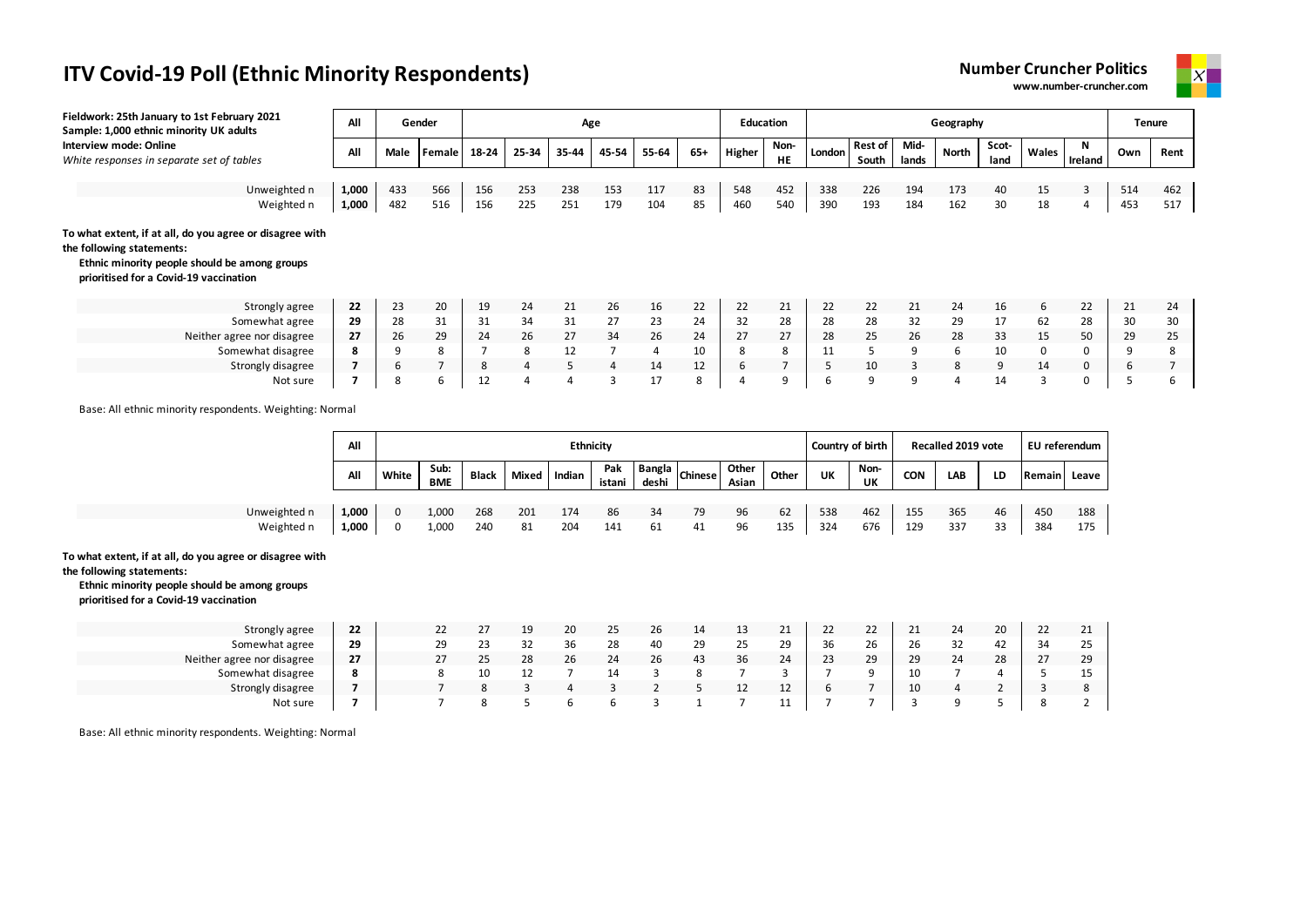



| Fieldwork: 25th January to 1st February 2021<br>Sample: 1,000 ethnic minority UK adults                                                                     | All             |                | Gender |       |                | Age   |           |                |                | <b>Education</b> |                   |                  |                  |               | Geography          |                |                |              |     | <b>Tenure</b> |
|-------------------------------------------------------------------------------------------------------------------------------------------------------------|-----------------|----------------|--------|-------|----------------|-------|-----------|----------------|----------------|------------------|-------------------|------------------|------------------|---------------|--------------------|----------------|----------------|--------------|-----|---------------|
| <b>Interview mode: Online</b><br>White responses in separate set of tables                                                                                  | All             | Male           | Female | 18-24 | 25-34          | 35-44 | 45-54     | 55-64          | $65+$          | Higher           | Non-<br><b>HE</b> | London           | Rest of<br>South | Mid-<br>lands | North              | Scot-<br>land  | Wales          | N<br>Ireland | Own | Rent          |
|                                                                                                                                                             |                 |                |        |       |                |       |           |                |                |                  |                   |                  |                  |               |                    |                |                |              |     |               |
| Unweighted n                                                                                                                                                | 1,000           | 433            | 566    | 156   | 253            | 238   | 153       | 117            | 83             | 548              | 452               | 338              | 226              | 194           | 173                | 40             | 15             | 3            | 514 | 462           |
| Weighted n                                                                                                                                                  | 1,000           | 482            | 516    | 156   | 225            | 251   | 179       | 104            | 85             | 460              | 540               | 390              | 193              | 184           | 162                | 30             | 18             | 4            | 453 | 517           |
| To what extent, if at all, do you agree or disagree with<br>the following statements:<br>There has been insufficient safety testing of<br>Covid-19 vaccines |                 |                |        |       |                |       |           |                |                |                  |                   |                  |                  |               |                    |                |                |              |     |               |
| Strongly agree                                                                                                                                              | 16              | 14             | 17     | 16    | 20             | 12    | 13        | 13             | 20             | 15               | 16                | 17               | 12               | 16            | 18                 | 4              | 24             | 0            | 13  | 18            |
| Somewhat agree                                                                                                                                              | 29              | 28             | 30     | 29    | 35             | 34    | 20        | 30             | 18             | 29               | 30                | 26               | 33               | 31            | 29                 | 37             | 31             | 0            | 28  | 31            |
| Neither agree nor disagree                                                                                                                                  | 23              | 23             | 24     | 28    | 25             | 22    | 22        | 24             | 17             | 22               | 24                | 30               | 23               | 16            | 19                 | 17             | 13             | 28           | 22  | 25            |
| Somewhat disagree                                                                                                                                           | 16              | 17             | 15     | 10    | 12             | 18    | 25        | 13             | 17             | 17               | 15                | 16               | 13               | 19            | 13                 | 30             | 11             | 50           | 19  | 12            |
| Strongly disagree                                                                                                                                           | 10              | 12             | 8      | 8     | $\overline{4}$ | 9     | 10        | 15             | 21             | 10               | 9                 | 8                | 13               | 10            | 10                 | 5              | 0              | 22           | 12  | 8             |
| Not sure                                                                                                                                                    | 6               | $\overline{7}$ | 6      | 9     | 4              | 6     | 9         | $\overline{a}$ | $\overline{7}$ |                  | 6                 | 3                | 6                | 8             | 11                 | $\overline{7}$ | 21             | 0            | 5   | 6             |
| Base: All ethnic minority respondents. Weighting: Normal                                                                                                    | $\overline{AB}$ |                |        |       |                |       | Ethnicity |                |                |                  |                   | Country of hirth |                  |               | Bossiled 2010 usts |                | Ell referendum |              |     |               |

|              | All   |       |                    |              |       |        | <b>Ethnicity</b> |       |                   |                |       |     | Country of birth |            | Recalled 2019 vote |           | EU referendum |     |
|--------------|-------|-------|--------------------|--------------|-------|--------|------------------|-------|-------------------|----------------|-------|-----|------------------|------------|--------------------|-----------|---------------|-----|
|              | All   | White | Sub:<br><b>BME</b> | <b>Black</b> | Mixed | Indian | Pak<br>istani    | deshi | -- Bangla Chinese | Other<br>Asian | Other | UK  | Non-<br>UK       | <b>CON</b> | LAB                | LD        | Remain Leave  |     |
|              |       |       |                    |              |       |        |                  |       |                   |                |       |     |                  |            |                    |           |               |     |
| Unweighted n | 1.000 |       | 1,000              | 268          | 201   | 174    | 86               | 34    | 79                | 96             | 62    | 538 | 462              | 155        | 365                | 46        | 450           | 188 |
| Weighted n   | 1,000 |       | 1,000              | 240          | 81    | 204    | 141              | 61    | 41                | 96             | 135   | 324 | 676              | 129        | 337                | २२<br>۔ ب | 384           | 175 |

### **To what extent, if at all, do you agree or disagree with**

#### **the following statements:**

### **There has been insufficient safety testing of**

**Covid-19 vaccines**

| Strongly agree             | 16 | 16 | 18 |    |    |    |    | 14 | 14 | 15 | 18 | 14        |            | 15 | 15 | 18 | 16 |
|----------------------------|----|----|----|----|----|----|----|----|----|----|----|-----------|------------|----|----|----|----|
| Somewhat agree             | 29 | 29 |    |    | 30 | 34 | 28 | 16 | 30 | 24 | 31 | 29<br>ت   | ᅩ          | 35 | 21 | 30 | 28 |
| Neither agree nor disagree | 23 | 23 |    | 19 | 26 | 20 | 29 | 32 | 18 | 24 | 26 | วว<br>ZZ  | ᅩ          | 19 | 21 | 23 | 24 |
| Somewhat disagree          | 16 | 16 |    | 19 |    |    | 13 | 23 | 16 |    | ** | 10.<br>-- | 16         | 19 | つつ |    | 15 |
| Strongly disagree          | 10 | 10 |    | 16 |    |    |    | 10 | 14 |    |    | . .       | <u>_ _</u> |    | 16 |    | 12 |
| Not sure                   | O  |    |    |    |    |    |    |    |    |    |    |           |            |    |    |    |    |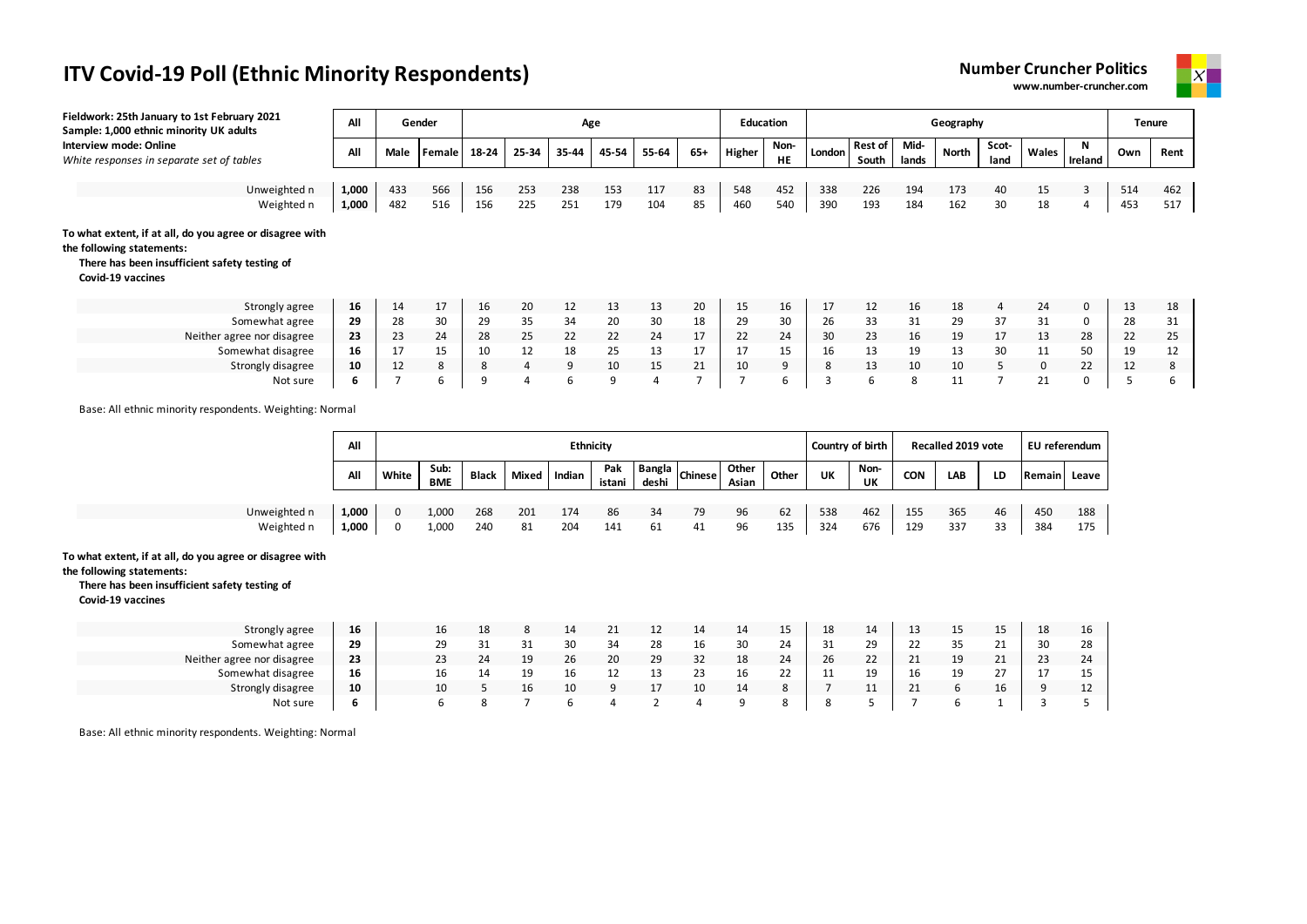



| Fieldwork: 25th January to 1st February 2021<br>Sample: 1,000 ethnic minority UK adults                                                                                                                    | All            |                  | Gender             | <b>Education</b><br>Age |                |                |                            |                 |                |                |                |                        |                         |                | Geography                        |                |                         |                     |            | <b>Tenure</b>  |
|------------------------------------------------------------------------------------------------------------------------------------------------------------------------------------------------------------|----------------|------------------|--------------------|-------------------------|----------------|----------------|----------------------------|-----------------|----------------|----------------|----------------|------------------------|-------------------------|----------------|----------------------------------|----------------|-------------------------|---------------------|------------|----------------|
| Interview mode: Online<br>White responses in separate set of tables                                                                                                                                        | All            | Male             | Female             | 18-24                   | 25-34          | 35-44          | 45-54                      | 55-64           | $65+$          | Higher         | Non-<br>HE     | London                 | <b>Rest of</b><br>South | Mid-<br>lands  | <b>North</b>                     | Scot-<br>land  | Wales                   | Ν<br>Ireland        | Own        | Rent           |
|                                                                                                                                                                                                            |                |                  |                    |                         |                |                |                            |                 |                |                |                |                        |                         |                |                                  |                |                         |                     |            |                |
| Unweighted n<br>Weighted n                                                                                                                                                                                 | 1,000<br>1,000 | 433<br>482       | 566<br>516         | 156<br>156              | 253<br>225     | 238<br>251     | 153<br>179                 | 117<br>104      | 83<br>85       | 548<br>460     | 452<br>540     | 338<br>390             | 226<br>193              | 194<br>184     | 173<br>162                       | 40<br>30       | 15<br>18                | $\overline{3}$<br>4 | 514<br>453 | 462<br>517     |
| To what extent, if at all, do you agree or disagree with<br>the following statements:<br>For those working in certain professions (eg.<br>front line services) Covid-19 vaccination should<br>be mandatory |                |                  |                    |                         |                |                |                            |                 |                |                |                |                        |                         |                |                                  |                |                         |                     |            |                |
| Strongly agree                                                                                                                                                                                             | 42             | 41               | 43                 | 41                      | 36             | 47             | 43                         | 39              | 47             | 48             | 37             | 39                     | 50                      | 37             | 48                               | 27             | 44                      | 49                  | 42         | 42             |
| Somewhat agree                                                                                                                                                                                             | 23             | 25               | 22                 | 22                      | 32             | 16             | 23                         | 26              | 18             | 25             | 22             | 27                     | 22                      | 17             | 20                               | 28             | 24                      | 26                  | 27         | 21             |
| Neither agree nor disagree                                                                                                                                                                                 | 20             | 20               | 19                 | 19                      | 17             | 23             | 22                         | 23              | 10             | 15             | 24             | 20                     | 17                      | 25             | 16                               | 31             | 15                      | $\mathbf 0$         | 17         | 23             |
| Somewhat disagree                                                                                                                                                                                          | $\overline{7}$ | $\overline{7}$   | $\overline{7}$     | 8                       | 8              | 5              | 5                          | 6               | 13             | 6              | 8              | $\overline{7}$         | 6                       | 8              | 6                                | $\overline{4}$ | 14                      | 25                  | 6          | 8              |
| Strongly disagree                                                                                                                                                                                          | 5              | $\overline{3}$   | 6                  | $\overline{4}$          | $\overline{4}$ | $\overline{7}$ | $\overline{4}$             | $\overline{4}$  | $\overline{4}$ | $\overline{4}$ | 5              | 5                      | $\overline{3}$          | 6              | 5                                | $\overline{a}$ | $\mathbf 0$             | $\mathbf 0$         | 5          | $\overline{4}$ |
| Not sure                                                                                                                                                                                                   | 4              | 5                | $\overline{3}$     | 6                       | $\overline{a}$ | $\overline{2}$ | 3                          | 3               | 8              | $\overline{2}$ | 5              | $\overline{3}$         | $\overline{2}$          | $\overline{7}$ | 5                                | $\overline{7}$ | 3                       | $\Omega$            | 3          | $\overline{2}$ |
|                                                                                                                                                                                                            | All<br>All     | White            | Sub:<br><b>BME</b> | <b>Black</b>            | Mixed          | Indian         | Ethnicity<br>Pak<br>istani | Bangla<br>deshi | Chinese        | Other<br>Asian | Other          | Country of birth<br>UK | Non-<br>UK              | <b>CON</b>     | <b>Recalled 2019 vote</b><br>LAB | LD             | EU referendum<br>Remain | Leave               |            |                |
|                                                                                                                                                                                                            |                |                  |                    |                         |                |                |                            |                 |                |                |                |                        |                         |                |                                  |                |                         |                     |            |                |
| Unweighted n<br>Weighted n                                                                                                                                                                                 | 1,000<br>1,000 | $\mathbf 0$<br>0 | 1,000<br>1,000     | 268<br>240              | 201<br>81      | 174<br>204     | 86<br>141                  | 34<br>61        | 79<br>41       | 96<br>96       | 62<br>135      | 538<br>324             | 462<br>676              | 155<br>129     | 365<br>337                       | 46<br>33       | 450<br>384              | 188<br>175          |            |                |
| To what extent, if at all, do you agree or disagree with<br>the following statements:<br>For those working in certain professions (eg.<br>front line services) Covid-19 vaccination should<br>be mandatory |                |                  |                    |                         |                |                |                            |                 |                |                |                |                        |                         |                |                                  |                |                         |                     |            |                |
| Strongly agree                                                                                                                                                                                             | 42             |                  | 42                 | 43                      | 47             | 42             | 35                         | 29              | 49             | 50             | 44             | 37                     | 44                      | 46             | 44                               | 54             | 43                      | 38                  |            |                |
| Somewhat agree                                                                                                                                                                                             | 23             |                  | 23                 | 17                      | 22             | 24             | 26                         | 25              | 22             | 29             | 24             | 26                     | 22                      | 25             | 21                               | 13             | 24                      | 29                  |            |                |
| Neither agree nor disagree                                                                                                                                                                                 | 20             |                  | 20                 | 15                      | 15             | 22             | 24                         | 23              | 23             | 15             | 22             | 22                     | 19                      | 19             | 18                               | 22             | 19                      | 20                  |            |                |
| Somewhat disagree                                                                                                                                                                                          | $\overline{7}$ |                  | $\overline{7}$     | 9                       | 9              | $\overline{7}$ | 9                          | 6               | $\overline{4}$ | 5              | $\overline{2}$ | 6                      | $\overline{7}$          | $\overline{7}$ | 9                                | 9              | $\overline{7}$          | 9                   |            |                |
| Strongly disagree                                                                                                                                                                                          | 5              |                  | 5                  | 10                      | $\overline{2}$ | 3              | $\overline{2}$             | 9               | $\mathbf{1}$   | $\mathbf 0$    | 5              | 5                      | 5                       | 1              | 5                                | $\mathbf{1}$   | $\overline{a}$          | $\overline{4}$      |            |                |
| Not sure                                                                                                                                                                                                   | 4              |                  | 4                  | 5                       | 5              | $\overline{2}$ | 4                          | 8               | 1              | 1              | 4              | 5                      | 3                       | $\overline{2}$ | 3                                | $\mathbf{1}$   | $\overline{3}$          | $\mathbf{1}$        |            |                |
| Base: All ethnic minority respondents. Weighting: Normal                                                                                                                                                   |                |                  |                    |                         |                |                |                            |                 |                |                |                |                        |                         |                |                                  |                |                         |                     |            |                |